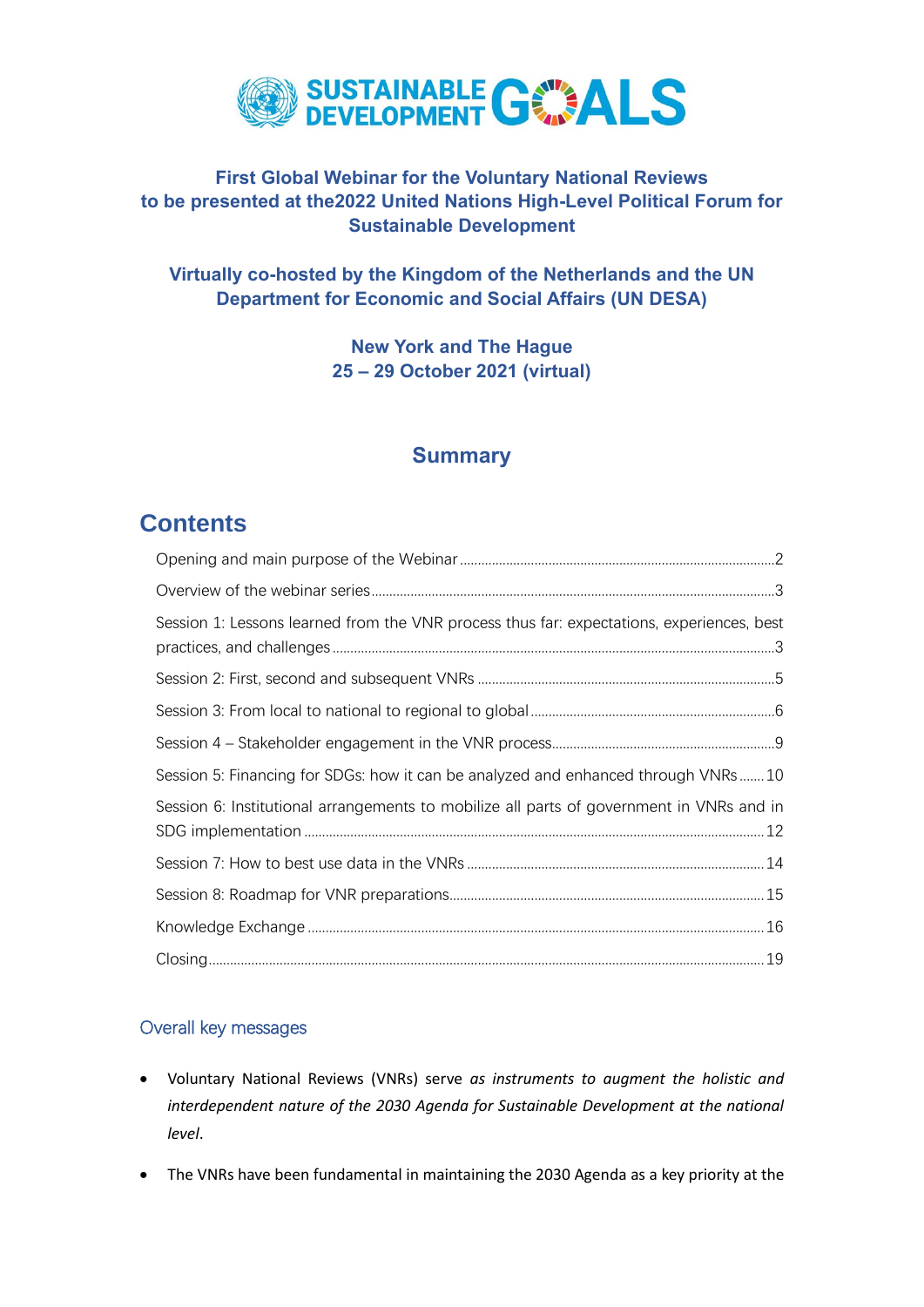national, regional and international levels especially during the COVID-19 pandemic. The VNRs *support the delivery of the 2030 Agenda and the pledge to leave no one behind*.

- The VNRs promote open dialogue among countries and stakeholders on national implementation of the 2030 Agenda and the SDGs. The VNRs can serve to promote national reviews that are *focused, evidence-based, conducive to peer learning and experience-sharing and that identify gaps and good practices and forge partnerships.*
- Outcomes of the VNR national reviews, questions and recommendations are shared in an *open manner advancing progress and actions*.
- The 2022 VNRs will allow countries to learn from their respective experiences to improve implementation and review of the 2030 Agenda and its SDGs, which *serve as global blueprint for sustainable recovery from the COVID-19 pandemic*.
- The 2022 VNRs will also *contribute to national sustainable recovery from the effects of the COVID-19 pandemic*, while shifting to a track to realize the sustainable development goals (SDGs) during the Decade of Action and Delivery.

#### <span id="page-1-0"></span>Opening and main purpose of the Webinar

*His Excellency Mr. Tom de Bruijn, Minister of Foreign Trade and Development Cooperation of the Netherlands,* opened the first global VNR workshop for the 2022 VNRs with a video message, welcoming all participants. He mentioned the importance of including stakeholders in the VNR process, the need for international cooperation and the urgency to accelerate the progress on SDG implementation. In her remarks *Her Excellency Ms. Evelyn Wever-Croes, Prime Minister of Aruba,* highlighted the need to implement the 2030 Agenda for Sustainable Development and welcomed opportunities for mutual learning during the Voluntary National Reviews workshop. She highlighted the role and the participation of local communities in the preparations for the Voluntary National Reviews. *His Excellency Mr. Jan van Zanen, Mayor of the Hague,* a co-hosting city of the Webinar, stated that multinational collaboration is required to deal with climate change, a sustainable economy, green infrastructure, sustainable transportation and other pressing topics. He emphasized the importance of reporting on progress through the VNRs and taking global action. *His Excellency Mr. Collen Kelapile, President of ECOSOC,* underlined that the VNRs are an important opportunity for reviewing the progress on SDG implementation and the recovery from the CCOVID-19 pandemic, while also addressing other challenges that countries face and interacting with different stakeholders. ECOSOC stands ready to support the VNR workshops to allow for more informal discussions to take place. *His Excellency Mr. Enrique Manalo, Permanent Representative of the Republic of the Philippines and Co-chair of the Group of Friends of VNRs,* suggested that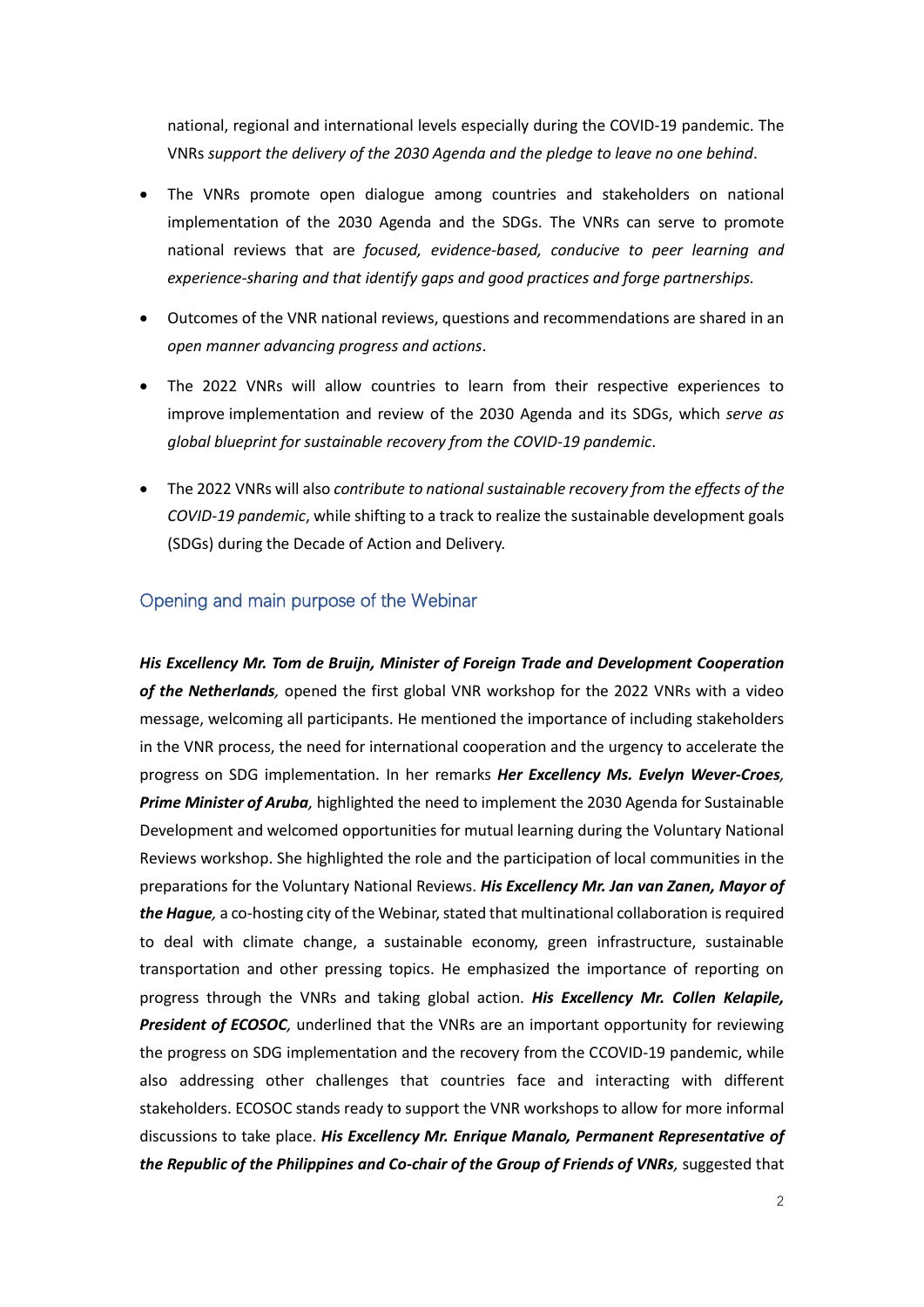the VNR process can contribute towards the recovery from the COVID-19 pandemic. The discussion can contribute to VNRs that are evidence-based, enhance peer learning, identify the gaps in the VNR reporting and are based on from best practices. *His Excellency Mr. Omar Hilale, Permanent Representative of the Kingdom of Morocco and Co-chair of the Group of Friends of VNRs,* pointed out the importance of engaging capitals to take necessary actions. He also stated that the VNR workshop should focus on the best practices by countries that presented a VNR previously and that countries should learn from each other's experiences. *Ms. Maria-Francesca Spatolisano, Assistant Secretary-General for Policy Coordination and Inter-Agency Affairs, UN DESA,* stressed that the SDG achievement is threatened by the COVID-19 pandemic and the 2030 Agenda can be used as a framework for recovery. Best practices include aligning national development plans and budgets with the 2030 Agenda and using data and statistics in VNR country reports.

### <span id="page-2-0"></span>Overview of the webinar series

*Ms. Marion Barthelemy***,** *Director of the Office of Intergovernmental Support and Coordination for Sustainable Development (OISC), UN DESA,* indicated that the Global Webinar serves to address challenges countries face in various areas and answer questions raised based on previous reports while mobilizing partnership and enhancing cooperation. She expressed hope that the workshop would contribute to the preparation of the VNRs, reflect the rising international solidarity, and mark a new beginning, as countries recover from the pandemic. She shared background knowledge, experiences, and the good practices of several countries' previous VNRs. The VNRs can give attention to the national implementation of the SDGS, especially during and after the pandemic.

Countries can note the difference of preparing their first and subsequent VNR reports and prepare their own roadmap for conducting their VNRs. Countries can interact with organizations, stakeholders, and elaborate on their methodologies. Countries can also evaluate the impact of previous policies and trends that were implemented and conduct assessment. The VNRs allow countries to review and highlight changes, enhance stakeholder participation, make use of data and indicators, identify gaps in statistics, evaluate where to mobilize resources, and elaborate financing strategies. Countries can report on all SDGs with four to five national priorities.

#### <span id="page-2-1"></span>Session 1: Lessons learned from the VNR process thus far: expectations, experiences,

#### best practices, and challenges

Session 1 focused on the various experiences from previous VNR countries and provided the 2022 VNR countries with information on dates and deadlines, as well as useful resources and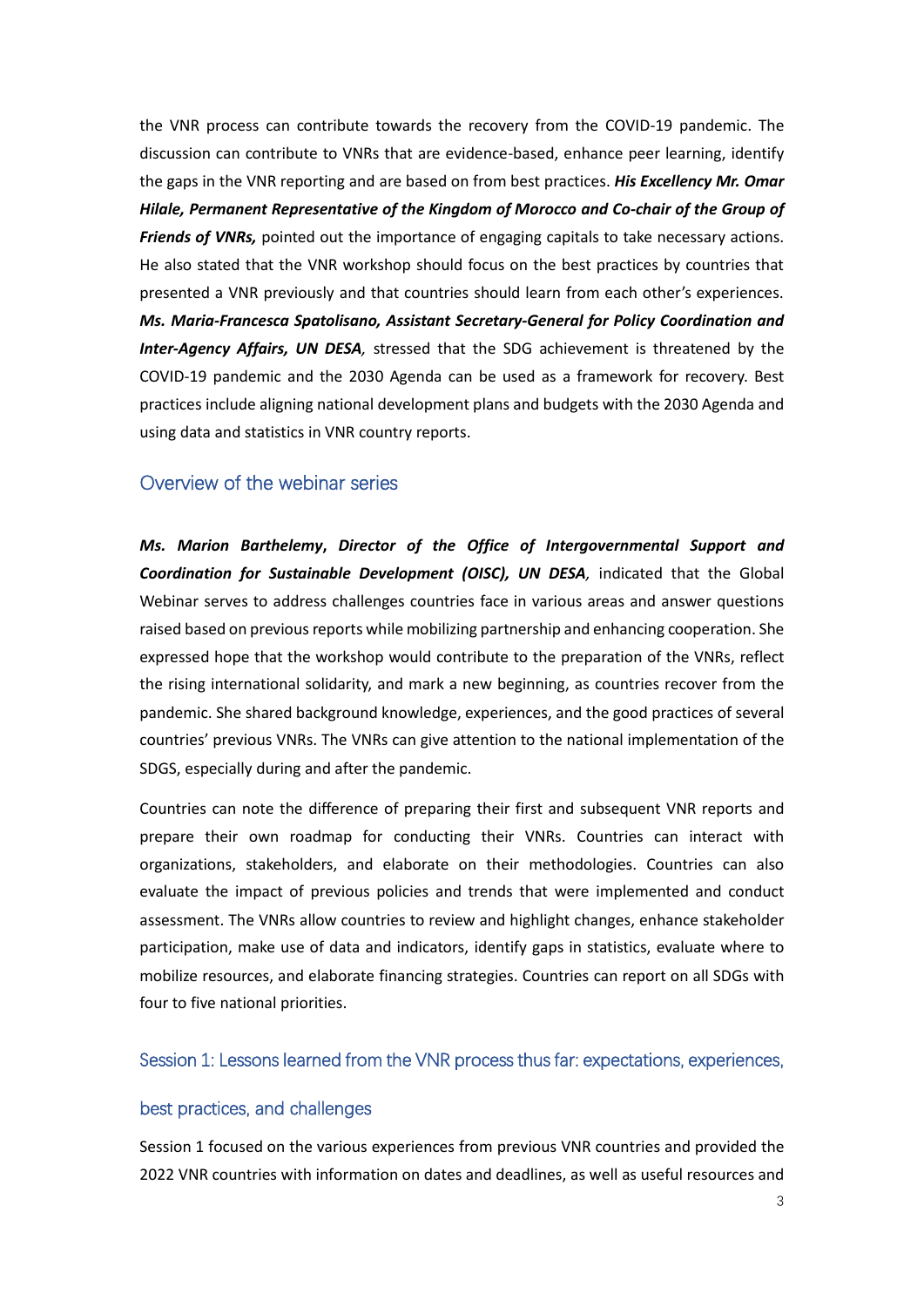tools for the preparation of their report.

The session was moderated by *Mr. Joop Theunissen, OISC, UN DESA* and began with a presentation by *Ms. Tonya Vaturi***,** *OISC, UN DESA,* who offered key messages on lessons learned from the VNR process thus far. Some of the best practices of the VNRsincludes making a work plan, early consultations with stakeholders, providing institutional arrangements, early drafting arrangements, and timely preparation of the VNR presenting team. The 2022 HLPF welcomes national plans and strategies for a sustainable, resilient, and green recovery, and virtual meetings and tools, surveys and online data collection are useful for evaluating SDG implementation at the local and national levels.

While writing the VNR, it is recommended to focus on quality instead of quantity of the report and to also include a statistical annex. It has also proven to be good practice to compose analysis, detailed examples, strengths and weaknesses as well as conveying the key findings, which include good practices, challenges, and areas for support.

She indicated that there is a rising number of countries presenting a subsequent VNR since 2016, including an especially high number of African countries this year. There are different focuses of first and subsequent VNRs. For first time presenting VNR countries this means the alignment of national goals with the 2030 Agenda, and setting a framework for follow-up, making sure that actions lead towards achievable outcomes. For second and subsequent presenting VNR countries this includes the focus on continuity and comparability, highlighting actions that show progress, and reporting on the process of implementation regarding institutions, stakeholders, and baseline data.

Following the presentation three countries that had conducted a VNR in 2021 shared their experiences and lessons and learnt and offered the following key messages:

- For the recent HLPFs, countries were faced with the challenges of the COVID-19 pandemic which had resulted in, for example, a late start, smaller organizing teams, and the unavailability of face-to-face contact, as well as of timely data in some economical and statistical areas.
- The COVID-19 pandemic also posed a big challenge to the VNR process through the disruption of socio-economic activities, financing for SDG implementation, as well as the investment towards data systems and reporting in the public sector.
- For countries with small populations, it has shown to be a good practice to get communities involved by reaching out to groups through questionnaires, phone calls or interviews.
- A stakeholder repository was created, which included media, academia, the public, development partners, civil society organizations, international organizations, public and private sectors, etc.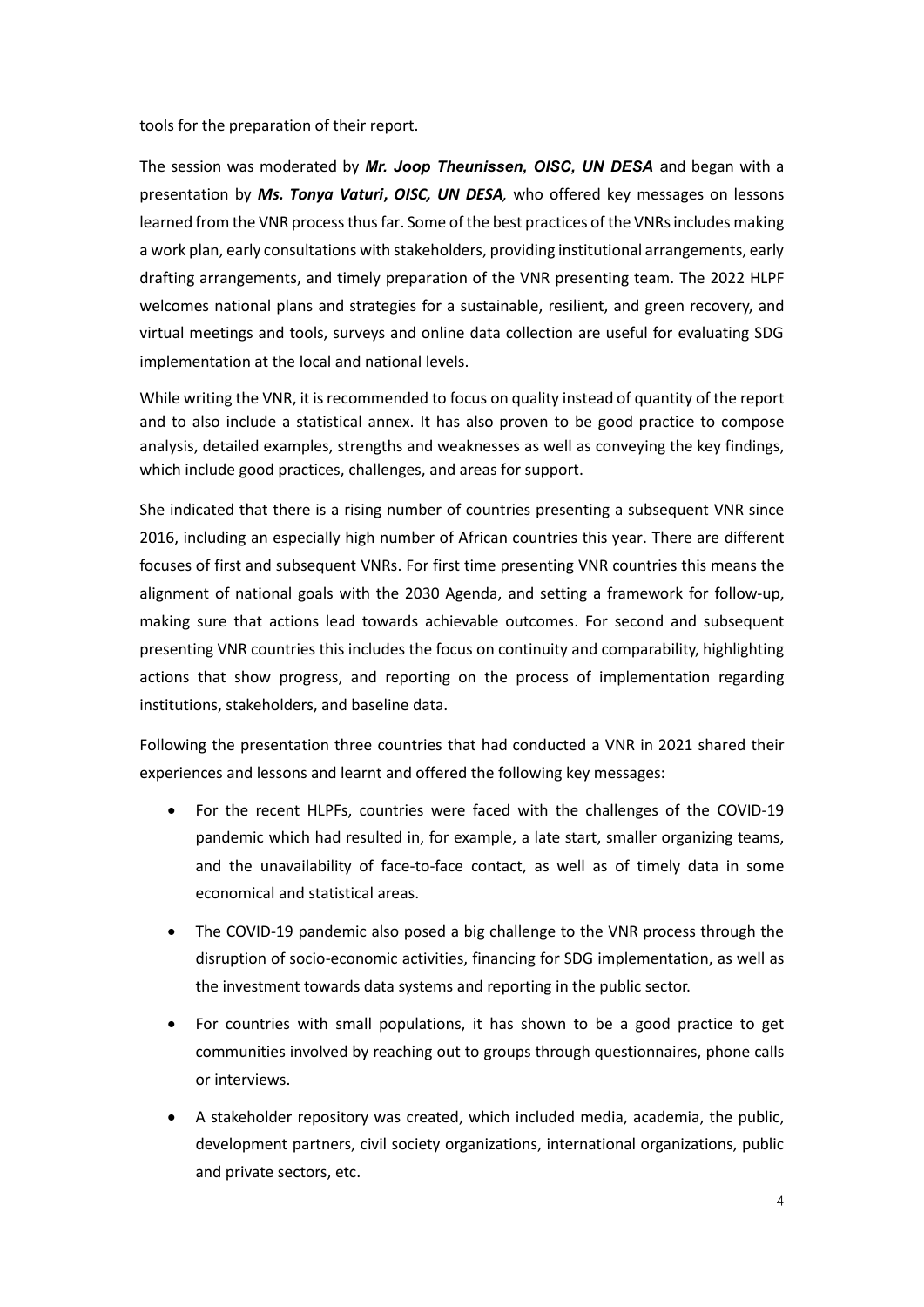- In one case, the VNR served as an occasion to update a country's medium-term development strategy.
- In another case, a country's process for their VNR submission started with including experts from a wide range of fields, e.g., the private sector, civil society organizations, academia and international organizations. Following that, different working groups held a monitoring process and raised awareness in informal interactive formats. Different ministries drafted the VNR with the input of youth groups, civil society organizations and groups of parliamentarians, and included the input of working groups in round table meetings, public comments, and meetings in the SDG Headquarters, with the last meeting being headed by the prime minister.
- Another VNR case showed a process that built on the experience and lessons learned from presenting earlier VNRs. For conducting the most recent VNR, the governmentled process used an existing structure and created national ownership. In addition to using secondary data, a variety of different data collection measures were taken. A focus was put on the inclusive and participatory aspect of the draft. Stakeholder approaches have included, among others, the national parliament, supreme audit institutions, SDG-related institutions and the media.
- An important lesson learnt was having a timely start of the VNR process, as a lack of funding nearly derailed the process. Additionally, the use of existing structures proved to be very useful, and broad stakeholder engagement resulted in and enhanced national ownership.

#### <span id="page-4-0"></span>Session 2: First, second and subsequent VNRs

Session 2 gave an overview of the VNRs presented since 2016 and focused on the approaches to VNR presentations, as well as on a reflection of the policy and implementation measures outlined in previous VNRs.

The session was moderated by *Mr. Fred Soltau, Division for Sustainable Development Goals, UN DESA* and began with a presentation by *Ms. Marion Barthelemy, OISC, UN DESA* who shared key messages on first, second and subsequent VNRs. She indicated that, to maximize the usefulness of the VNR, there is a variety of possible best practices. For example, it is important to identify progress towards SDG implementation, the existing gaps in the implementation, the impacts of COVID-19, possible data gaps, and other relevant factors.

She noted that, in 2021, 52 per cent of presenting countries included all SDGs in their VNRs and nearly all countries relied on data, with half of the presenting countries including statistical annexes. She presented several good examples from 2021, including the coordination of the VNR with national policy cycles, the inclusion of high levels of engagement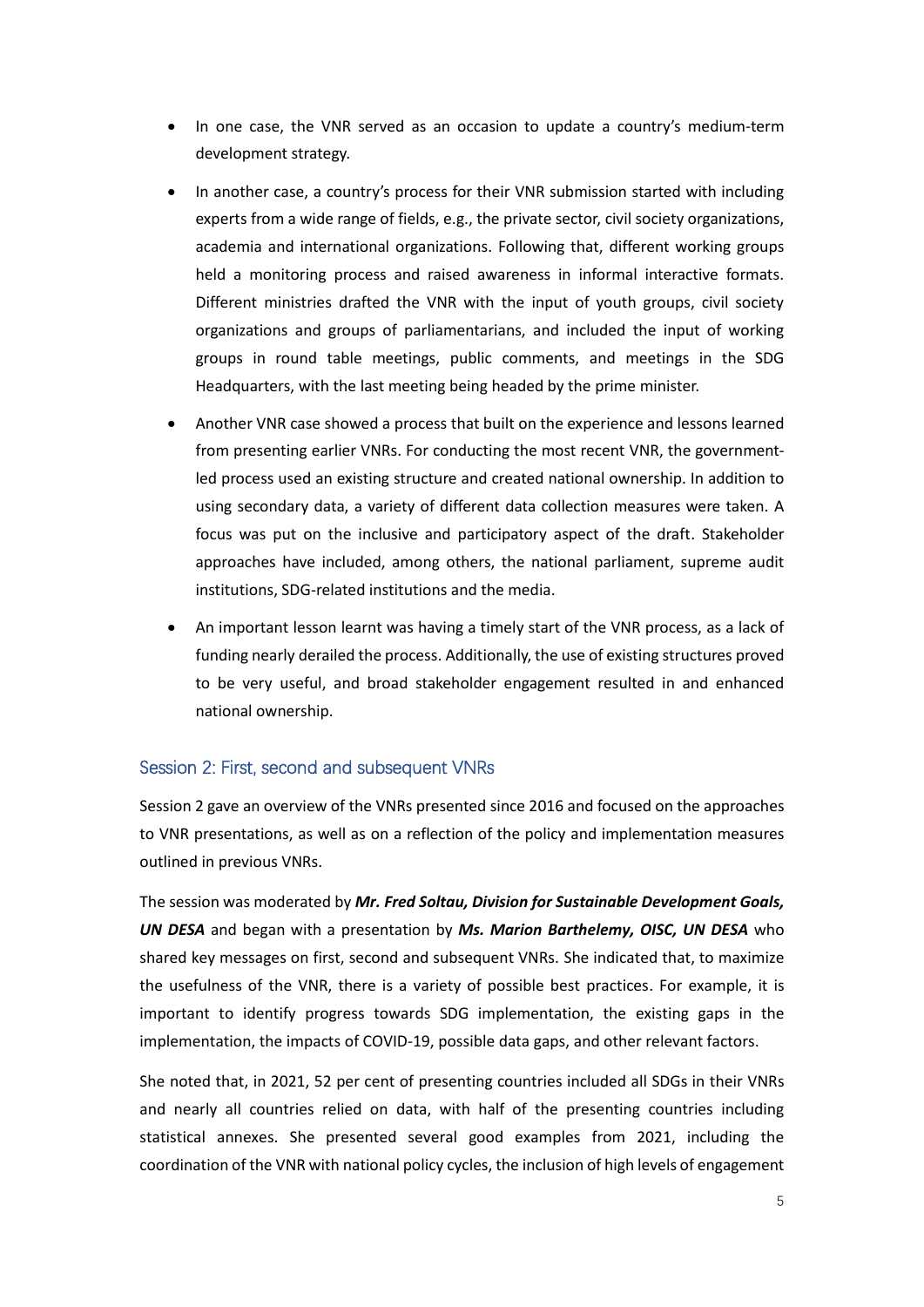in the VNR process, the involvement of parliament and national statistical offices, and different trends in VNR reporting.

For the presentation of the report at the HLPF it is recommended to present at the highest level, to be frank and clearly highlight the overview of the national SDG situation, and to focus the presentation and adapt it to an international audience. Also, consideration should be given to including stakeholders in the presenting delegations.

Two countries that had presented their VNR during the 2021 HLPF shared their country experiences. Some issues discussed were:

- COVID-19 presented some challenges to conducting a VNR, such as the not being able to travel to certain regions in-person and meet with stakeholders and lower overall involvement through the online participation.
- It has proven useful to resourcefully anticipate the timeline and personal capacities as well as coordinate with the Ministry of Foreign Affairs and the country's UN mission in New York.
- The deep involvement of stakeholders, as well as the organization of public hearings with civil society and youth groups have shown to be good practices.
- The alignment of the VNR with national policies helps to make the process of reporting and implementing more attractive and improves feedback and follow up.
- There were different challenges in the conducting of each subsequent VNR relating, for example, to data, financing, governance, and a growing population. Emerging challenges in 2021 included the digital divide, the participation rates of women in the labour force and growing environmental challenges.
- One example of a participatory approach included over 20 government entities, more than 20 development partners, 30 civil society organizations and over 25 participants from the private sector. These participants all supported the VNR with data and empirical evidence and inputs relating to challenges and opportunities and different on-ground activities.
- To ensure an evidence-based background for the VNR, a background paper with UNDP was included, as well as a national statistical report for monitoring the SDGs, information from consultations with different stakeholders, and resources from different research partnerships.

# <span id="page-5-0"></span>Session 3: From local to national to regional to global

Session 3 focused on the different possibilities that countries have to ensure a connection between different local, national, regional and global levels of government based on some countries' experiences, as well as the link between regional commissions and the global HLPF. The session was divided into two parts.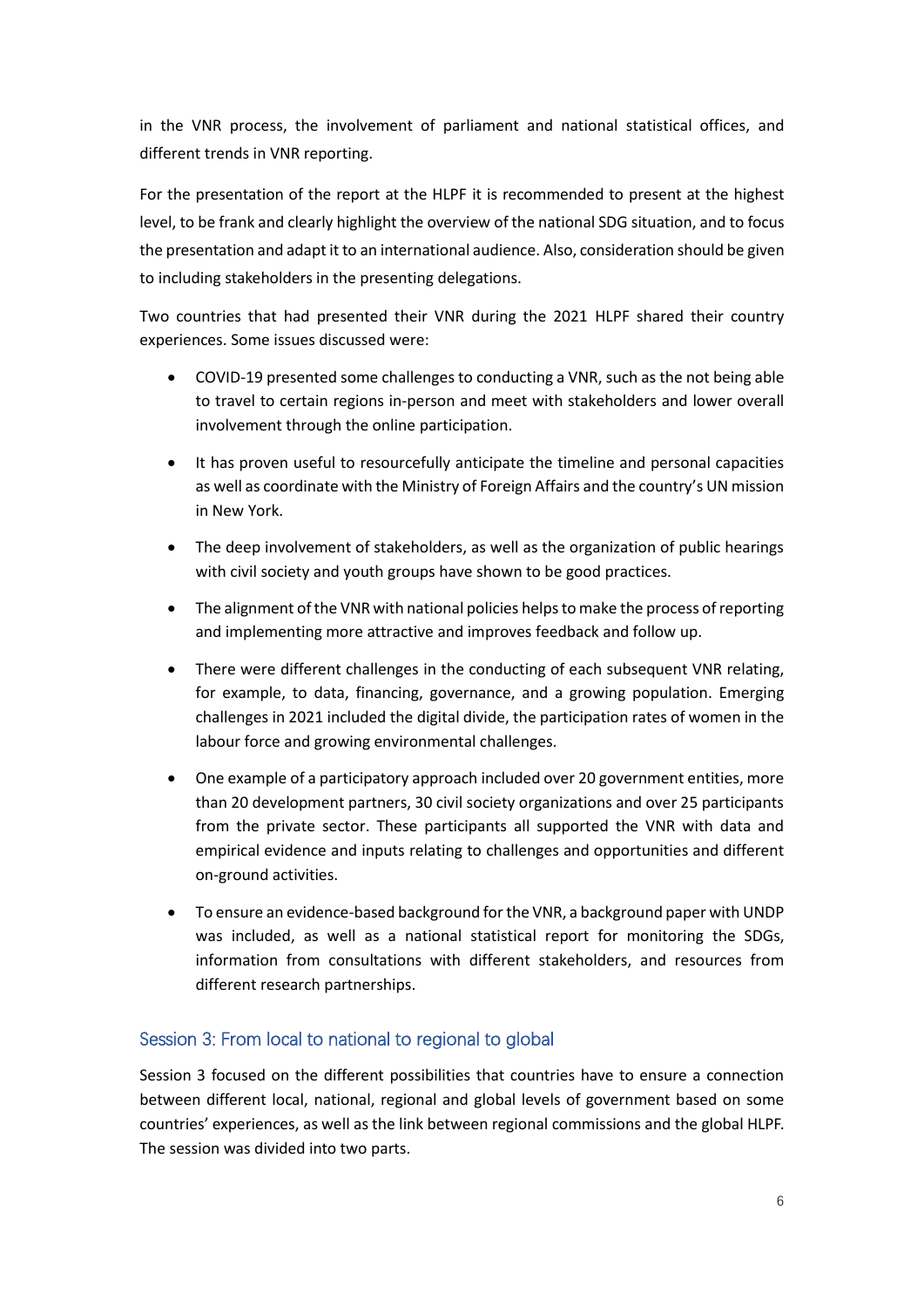The introduction by the moderator, *Ms. Riina Jussila, Division for the Sustainable Development Goals (DSDG), UN DESA,* highlighted that the implementation of the SDGs needs to be picked up at all levels of government, and can't be done alone by only one level. The conducting of Voluntary Local Reviews (VLRs) has gained momentum over the past years and is a very useful tool to monitor SDG implementation on the local level. This includes grass-root and bottom-up initiatives that are helpful to empower local governments. More and more countries are using VLRs in their VNRs as an additional tool to identify the challenges with the implementation of the SDGs, as well as geographical particularities in countries.

### Part 1. Local leadership for national SDG implementation – engaging local initiatives in your VNR preparations

Three countries offered lessons learned on local leadership for national SDG implementation. Key issues and local initiatives highlighted in VNR preparations included the following:

- The different ways for local authorities to participate can include contributions to the VNR report, a partnership with United Cities and Local Governments (UCLG), and the organization of a side-event during the HLPF that highlights the work that was put into the reviews at the local level.
- In one case study, the promotion, engagement, and inclusion of subnational government institutions were centralized and led to nine VLRs. Due to the COVID-19 pandemic, remote dialogues were held with local authorities, stakeholders, academia, civil society organizations and others. Though the online workshop, local governments were engaged, and the country was able to include their local reports in the VNR.
- Another case highlighted the practice of a two-step engagement, which included the report, but also the ongoing process afterwards, that consisted of dialogues, discussions and sharing good practices amongst each other.
- A local case study shared a city's journey with sustainable development, which started with the local Agenda 21 that was introduced in 1998. For conducting a recent voluntary local review, the city's process started with an initiation stage, which consisted of an assessment process at the city level. As a second step, participation and analysis were prioritized, and included the engagement of key stakeholders and the setting up goals, targets, and priorities. In the last step, the local SDG action was examined, and a roadmap and model were designed. These three steps lead to the VLR, which then included connecting local needs to global goals and the set-up of formal and informal mechanisms for a continued integration of the SDGs.
- The benefits of engaging local governments in the VNR process include the gaining the commitment of cities, the initiation of local actions, the reviews from the cities, the assessment of baseline data, as well as global attention.
- Over the process of conducing a VLR, the need for collaborative mechanisms become more visible, as well as potential gaps in project continuation, silo effects or a lack of visibility.
- Local government associations can contribute to SDG implementation. In one case,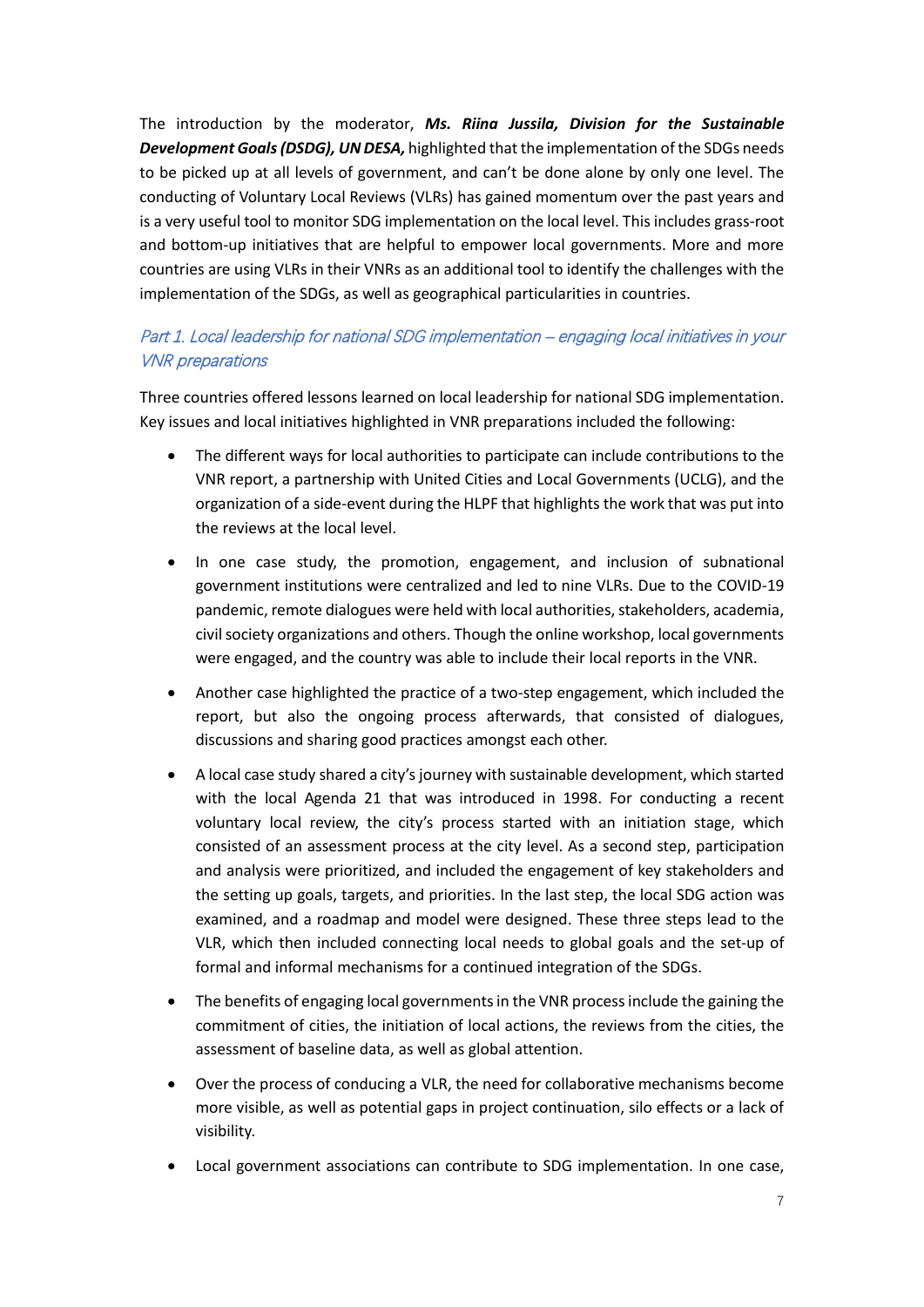municipalities committed to become global goal municipalities and to incorporate the SDGs in their plans and budgeting. This resulted in several new initiatives and increased citizen participation, as well as data gathering and the reporting on progress.

- Through this process, the challenge of gathering local data on the SDGs becomes visible. Local measurable indicators are currently being developed. The national conducting of a yearly SDG progress report can also include a chapter on local governments.
- In some cases, guidelines are being developed on voluntary local reviews and on voluntary sub-national reviews, as well.

### Part 2. Role of the UN Regional Commissions in supporting your local and national VNR process

*Mr. John Sloan, Economic Commission for Africa (ECA),* highlighted that next year 22 countries from Africa will present a VNR. For the VLRs, ECA has supported five VLRs up to this point and the overall number of local reviews is rising. The simultaneous conduction of VLRs and a VNR can be a very efficient win-win situation for all participants. ECA will produce regional guidelines for VLRs. ECA also offers specific support to VNR countries, such as financing, assistance with drafting and outreach, the assistance of consultants and technical support where needed.

*Ms. Mareike Eberz, Economic Commission for Latin America and the Caribbean (ECLAC)* noted that there has been a gradual process of decentralization in the awareness and governance of the 2030 Agenda from the national to sub-national levels in various countries in this region. The interest in conducting a VLR has increased in recent years and in various countries sub-national councils for the 2030 Agenda have been established. The VLRs help to find synergies between existing strategies, identify policy gaps, and create partnerships with multiple stakeholders. ECLAC offerssupport to countries conducting VLRs and VNRs in multiple ways, for example, through a community of practice for VNR countries" or through targeted support and technical assistance to Member States that request assistance.

*Ms. Monika Linn, Economic Commission for Europe (ECE),* highlighted that the VLRs are a tool to complete the VNRs and that the local reviews have the potential to support the localization of SDGs. ECE has provided regional guidelines for the VLRs, and the implementation of these guidelines will start at the end of the year. ECE's key recommendations include, among others, active participation, a future-orientation of the VLRs, a coherence between VLRs and VNRs and the connection between the local reports and projects and initiatives. During the ECE regional forum, there will also be a dedicated session on the conducting of VLRs and VNRs.

*Mr. Riccardo Mesiano, Economic and Social Council for Asia and the Pacific (ESCAP)* also highlighted the rising momentum for VLRs in cities in various countries. ESCAP is designing guidelines for VLRs in synchronization with UN DESA but already provides support to cities and regions with developing a roadmap, identifying key costs and the drafting and review process. To assist with this, an SDG tool template was developed. New tools for VNR support include specific guidelines for  $2^{nd}$ ,  $3^{rd}$ , and  $4^{th}$  time presenters of VNRs, as well as a VNR twinning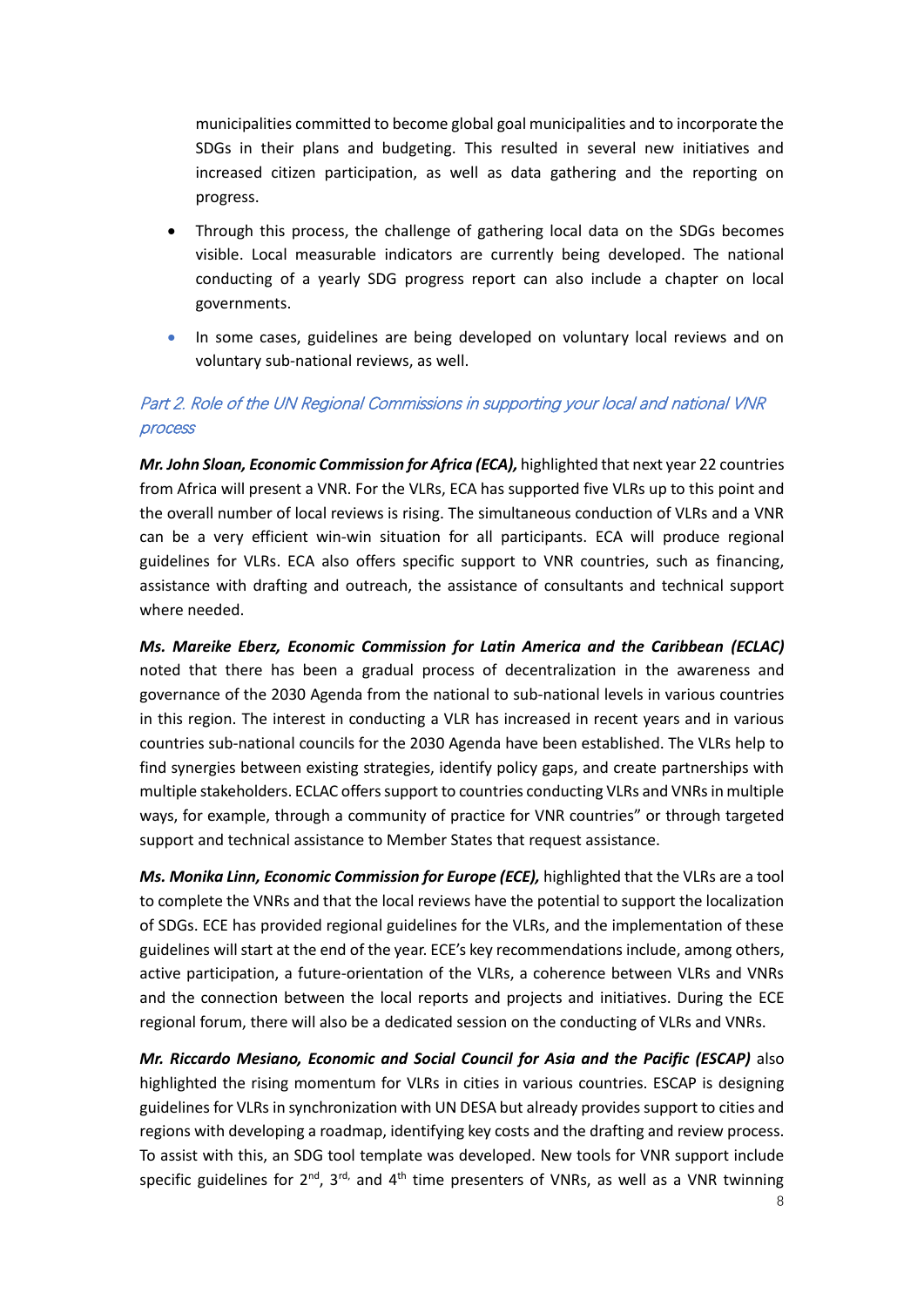programme, connecting countries that then work together during their respective VNR processes. Before its regional forum in March 2022, ESCAP will hold a side-event on VLRs and VNRs, which will also include space for peer-learning discussions.

*Ms. Maisaa Youssef, The Economic and Social Commission for Western Asia (ESCWA)* observed that no VLR has been conducted in the ESCWA region so far, but interest in the region in VLRs is increasing. Governments are developing their own methods, frameworks, and indicators. ESCWA is very committed to supporting countries and holds two regional VNR workshops in the region every year. It has also launched a programme to enhance data flow for the VNRs. She also proposed that in many countries that are struggling with conflict may find it difficult to focus on national reporting and would be able to focus on a level of subnational reporting.

#### <span id="page-8-0"></span>Session 4 – Stakeholder engagement in the VNR process

Session 4 focused on the different ways that countries can engage with various stakeholders in order to conduct an inclusive VNR.

Session 4 was moderated by *Ms. Maame Agyeben, OISC, DESA* and featured a presentation by *Ms. Naiara Da Costa, Division for Sustainable Development Goals, DESA*. Ms. Da Costa highlighted that countries tend to report on stakeholder engagement in five key ways, namely through coordination and governance structures that support the implementation of the 2030 Agenda, outreach and awareness-raising, the development of national priorities for implementation, consultations and engagements on VNRs and through partnerships with nonstate actors.

She indicated that the engagement through governance structures can be realized through different coordination mechanisms, working groups, and with already established networks. The consultation processes of stakeholders should ideally consist of diverse methods, for example, online, in-person and through virtual platforms. When promoting the engagement of stakeholders in the VNR process, a clear purpose of this engagement, the means of communication, the planning process, the comprehensive mapping of stakeholders and adapted means of participation should all be considered.

The engagement of stakeholders in the drafting and reviewing process of the VNR can consist of working groups, the inclusion of annexes created by stakeholders, input to specific chapters or the inclusion of outcomes of consultations. Generally, the details of the engagement of stakeholders can be included in the VNR report as an opportunity to share improvement and experiences. UN DESA provides a number of guidelines and courses on stakeholder engagement that can be accessed by VNR countries and member States.

Country experiences were shared by three VNR countries. These presentations showed different ways that countries can engage with various stakeholders in order to conduct an inclusive VNR.

• One method of stakeholder engagement in a VNR started with the establishment of a taskforce, which consisted of multiple governmental institutions, as well as members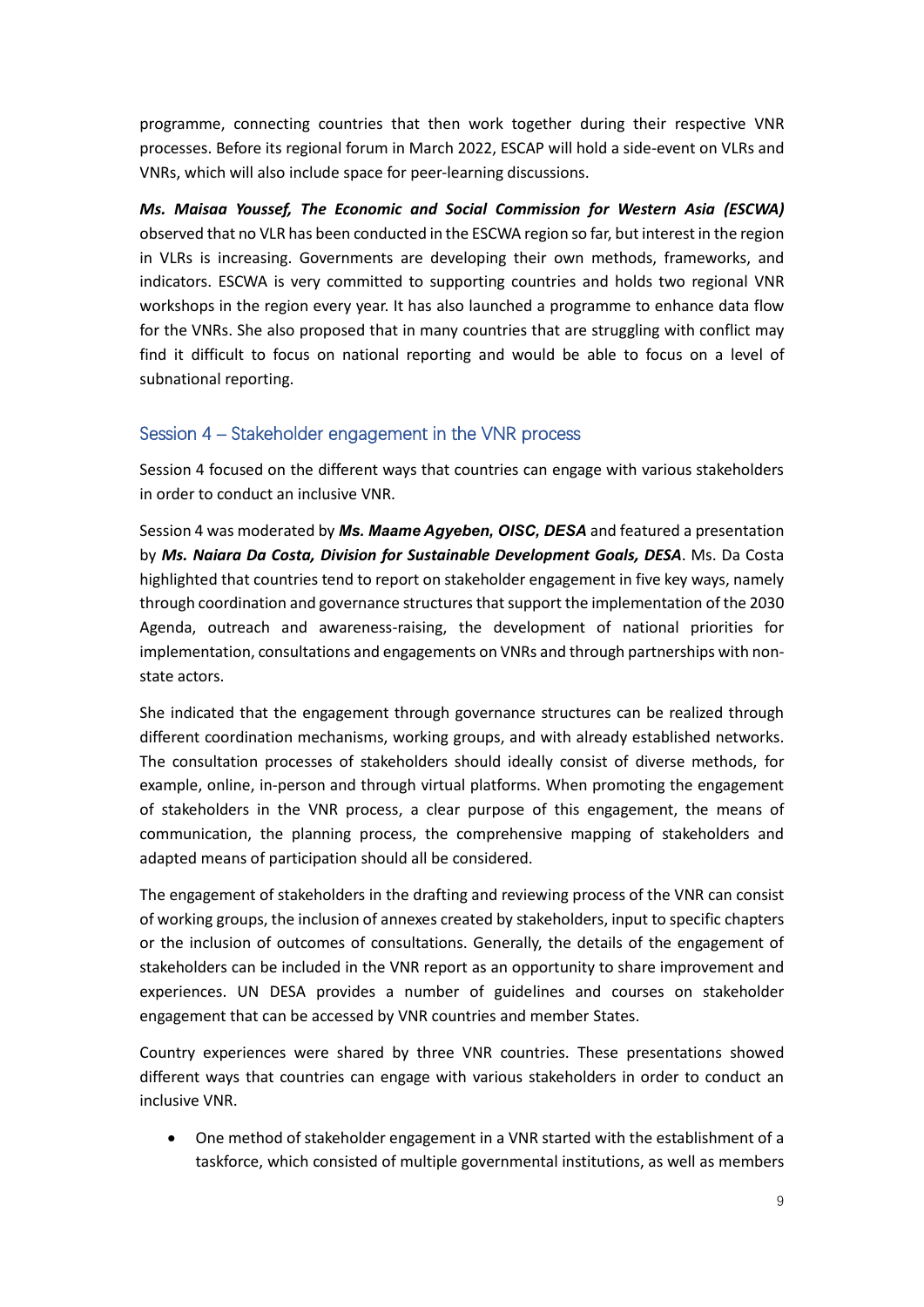of the private sector, academia, CSOs/NGOs, Youth, and others. Consultations with stakeholders took place through regional and national consultations, and the final VNR was subjected to validation by all relevant stakeholders and after the presentation of the findings in the VNRs were communicated to all stakeholders.

- Another case study elaborated that, due to time and human resources constraints, no stakeholders were engaged in the country's first VNR, but in the following years multiple workshops were held on ways to include stakeholders going forward. This included questionnaires, additional workshops and the inclusion of their expertise in the VNRs and resulted in one third of the VNR being dedicated to stakeholders.
- In another case study, the main stakeholders in the VNR process consisted of political leadership, governments on different national and sub-national levels, civil society, think tanks and community organizations, the private sector, international development partners and different youth institutions. The VNR plan connects different SDGs with different stakeholders and ends with a validation workshop in March. The proposed working methodology consists of multi-stakeholder consultations, focus group discussions, the triangulation of data and the validation of the findings.

The challenges in this process are dealing with and uniting different perspectives, dealing with diverse data sources and ensuring the broadest level of stakeholder participation in face of the restrictions of the COVID-19 pandemic.

#### <span id="page-9-0"></span>Session 5: Financing for SDGs: how it can be analyzed and enhanced through VNRs

Session 5 focused on how countries can address financing challenges related to SDG implementation. This session was facilitated by *Ms. Natalja Aristizabal Mora, Financing for Sustainable Development Office (FfSDO), UN DESA. Mr. Yanis Konstantin Kuehn-Von Burgsdorff, FfSDO, UN DESA* made a presentation on good practices in reflecting financing issues in VNRs with an integrated approach, highlighting the integrated national financing framework for sustainable development (INFF). The framework includes building blocks on assessment and diagnostics on the complete picture of financing needs, sources, risks and constraints; financing strategy on actions to finance national development strategies and goals and to mobilise and align financing with national priorities; monitoring and review to help governments track progress and draw lessons for policy design and implementation; and governance and coordination mechanisms to guide the process and enhance coherence across government.

Mr. Kuehn-Von Burgsdorff pointed out that the key lessons from early implementation of INFFs show that it is important to ensure national ownership and sustainability with building support from the highest level of government, complemented by leadership at a senior technical level, and broad engagement of legislature, the private sector, civil society, development partners and other stakeholders. For effective implementation of INFFs and financing for SDGs, it is important to ensure national governments are in the lead throughout the process, with development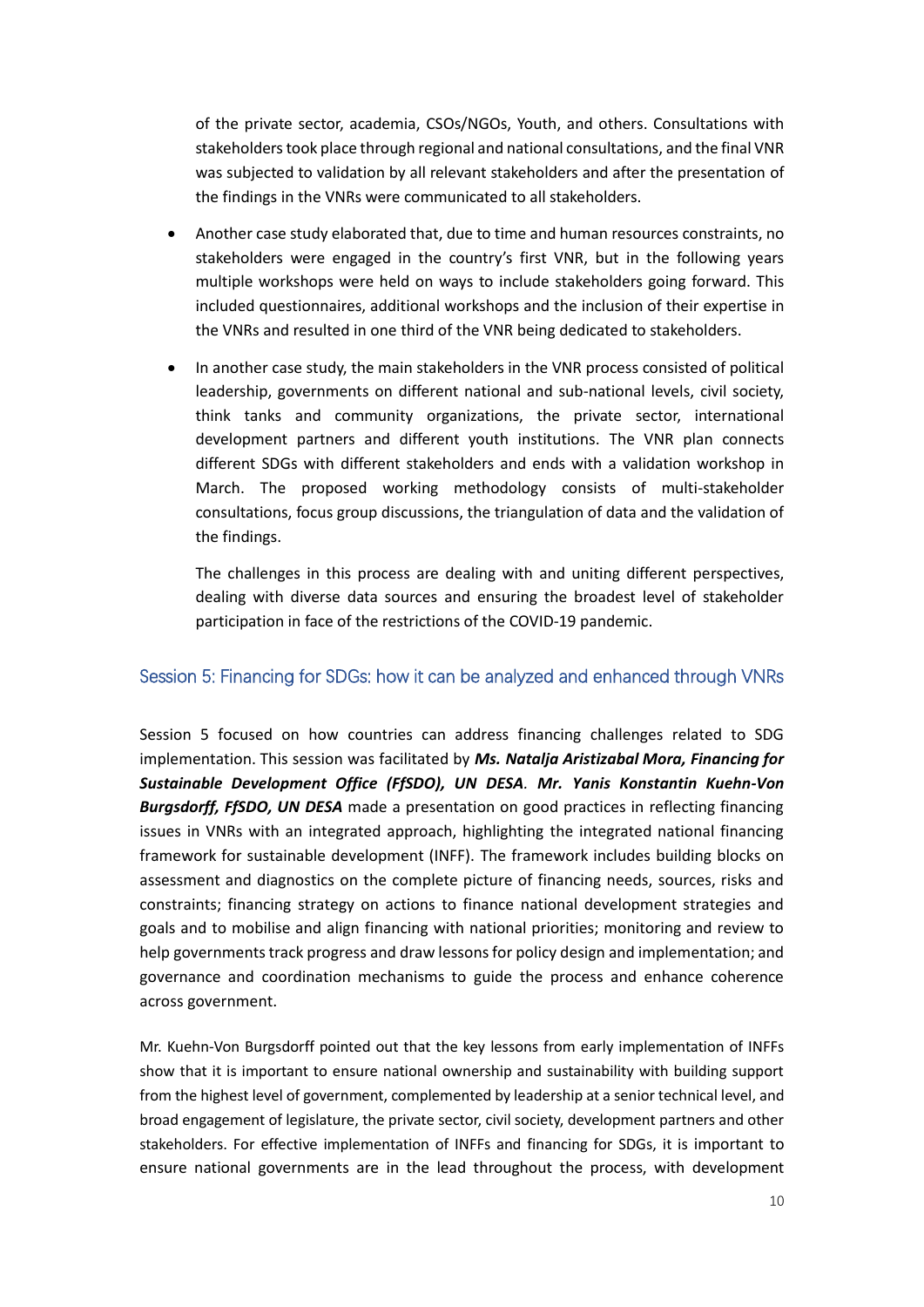partners providing technical assistance and helping to convene stakeholders. Countries also need to take a gradual, targeted and adaptive approach to prioritize policy actions and remain responsive to changing circumstances, building on existing coordination, dialogue and reform processes.

In conclusion, Mr. Kuehn-Von Burgsdorff highlighted that in drafting VNRs, INFFs can help to consider the full range of financing sources, including the private, domestic and international sources. INFFs can guide thinking on finding solutions to close financing gaps, overcome constraints and make the most of financing opportunities. INFFs also can help identify financing policies that are risk informed and take equity, social and environmental concerns into account, addressing potential externalities and trade-offs. He introduced the INFF Knowledge Platform which provides a digital space for practitioners to access information on INFFs and connect with other stakeholders.

Two countries shared their country experiences related to the financing and the SDGs.

The first country noted that they had developed SDGs budget tracking system in 2018 to map SDGs in national budget. The central government made cost analyses, tracked budgetary allocation to the SDGs and targets at the national and subnational levels and monitored different sources of funding. The country had also adopted the Addis Ababa Action Agenda as the main framework for mobilisation of resources and has taken actions in strengthening domestic resource mobilization and enabling environment for private business and finance. Some of the challenges faced in financing for SDGs include the negative effects of the COVID-19 pandemic; limited data for investment decision-making and inability to quantify risk; land acquisition; infrastructure provision gaps; unwillingness of domestic funds to take first level risk; currency risk exposure; and relatively small funding requirements of small and medium enterprises.

The second country noted that they had approved national sustainable development strategy (NSDS) in 2016 as a starting point for implementation of the SDGs, focusing on localizing the SDGs and engagement with all stakeholders, including the public and civil society. This country also noted that they are working with regional entities to develop a national plan for Policy Coherence for Sustainable Development (PCSD). The whole policy cycle in this country includes strategy formulation, planning, budgeting, engagement, implementation and monitoring and evaluation. It is promoting policy integration for funding NSDS and the SDGs, including enabling the connection between cohesion policy and enabling the connection between recovery resources from the COVID-19 and the NSDS. The country presentation highlighted integrated sustainable decision making and integrated management including on budgeting and funding, and the key role played by regional territories in Italy for implementing the NSDS.

Participants then had interactive discussions focusing on the role of environmental education as an enabler in achieving the SDGs at the national level, including through engaging with relevant stakeholders such as the local authorities; incentives and partnerships for encouraging the private sector financing; good experience on national institutional framework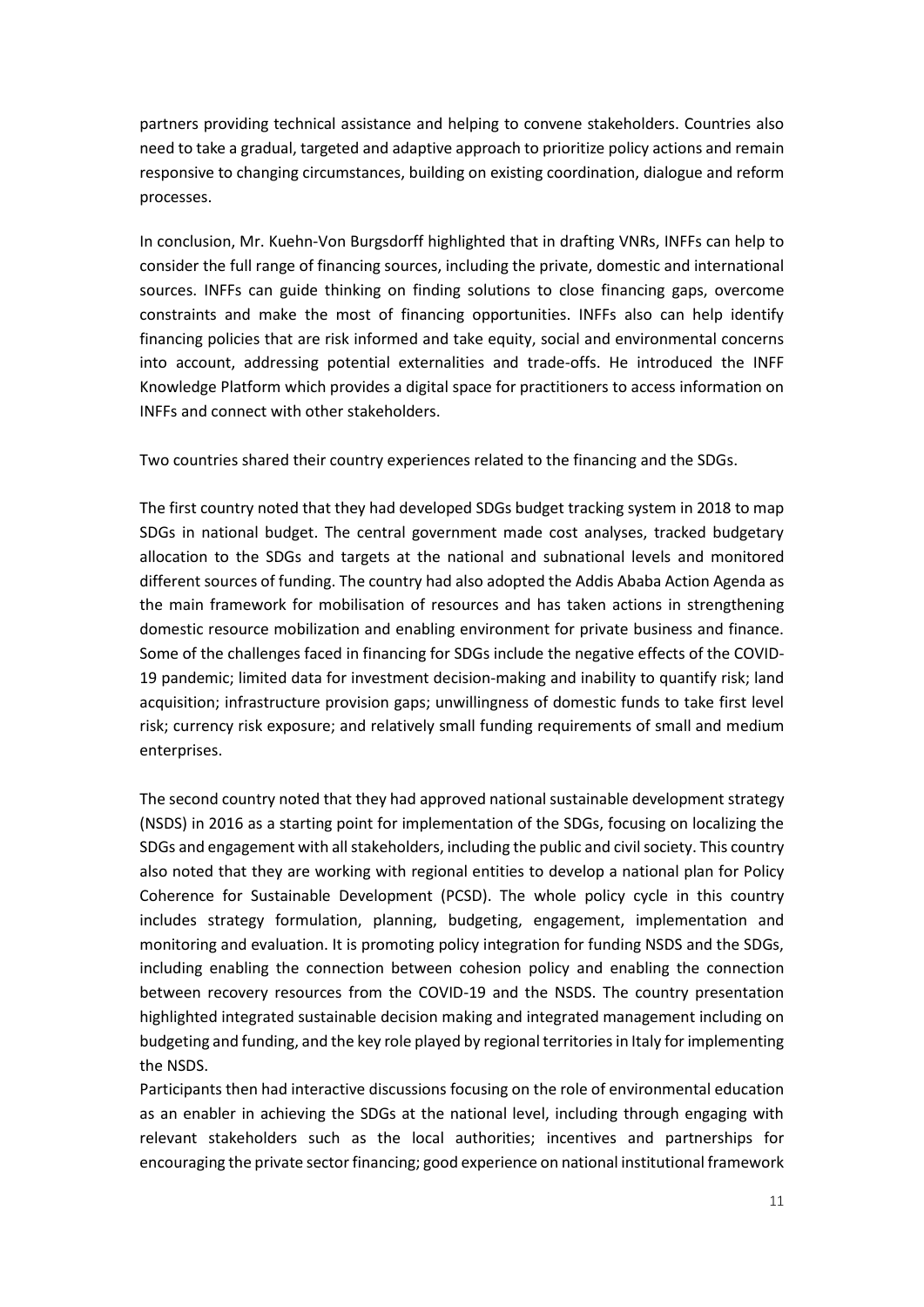for financing the SDGs and preparation of presentation of financing in the VNR process; and the interest of having technical online data pool available and the national statistical efforts for supporting the implementation of the SDGs.

### <span id="page-11-0"></span>Session 6: Institutional arrangements to mobilize all parts of government in VNRs

### and in SDG implementation

The session on institutional arrangements for SDG implementation and for coordinating the VNRs was facilitated by **Ms. Irena Zubcevic, OISC, UN DESA,** and featured a presentation by *Ms. Lisa Ainbinder, Division of Public Institutions and Digital Government, UN DESA.*

Ms. Ainbinder's presentation described how countries have been institutionalizing the 2030 Agenda and the SDGs. Citing the *[2021 World Public Sector Report](https://publicadministration.un.org/Portals/1/WPSR2021_Full-Report_24Aug-Final.pdf) on National Institutional Arrangements for Implementation of the SDGs: A five-year stocktaking*, she shared the results of a survey of 24 VNR countries that defined various types of institutional arrangements and analyzed observations by governments on what has, and has not, worked well. She examined adjustments countries had made since 2015 in relation to SDG implementation; looked at the main policy functions (e.g. strategy and planning, monitoring and evaluation); and mapped the institutional landscape, including the structures, actors, mechanisms and processes to identify existing and potential entry points for key actors to engage with the SDGs.

Inter-ministerial arrangements are often seen, with one ministry serving as the main reporter and consults with inter-ministerial working groups that can include different levels of government as well as different types of stakeholders. Entry points into institutional processes for key stakeholders can include Supreme Audit Institutions (SAIs), parliaments, nongovernmental organizations, academia, and the private sector.

There is a trend of broadening and deepening of institutionalization of SDGs, but institutionalization of the SDGs takes time. National milestones may include publication of a roadmap and involvement of SAIs through proxy indicators. There is no uniformity across countries, as speed and sequences vary significantly, and changes in leadership can accelerate or scale back progress. However, there are no major differences observed between developed and developing countries. Entry points for various actors are multiplying, making institutional change more complex, and engagement increasingly accommodates more stakeholders and a varying range of actors. National coordination and advisory bodies often facilitate various forms of engagement.

Three VNR countries also gave presentations that detailed their institutional arrangements for preparing a VNR and for SDG implementation, including one second-time presenter, one thirdtimer, and one country presenting for the fourth time. In one country, detailed action plans are submitted by all ministries to the president for approval by a ministerial council, with collaboration and coordination among all ministries, and government policies are checked to ensure a visible and coherent narrative. Diligent monitoring and evaluation does not affect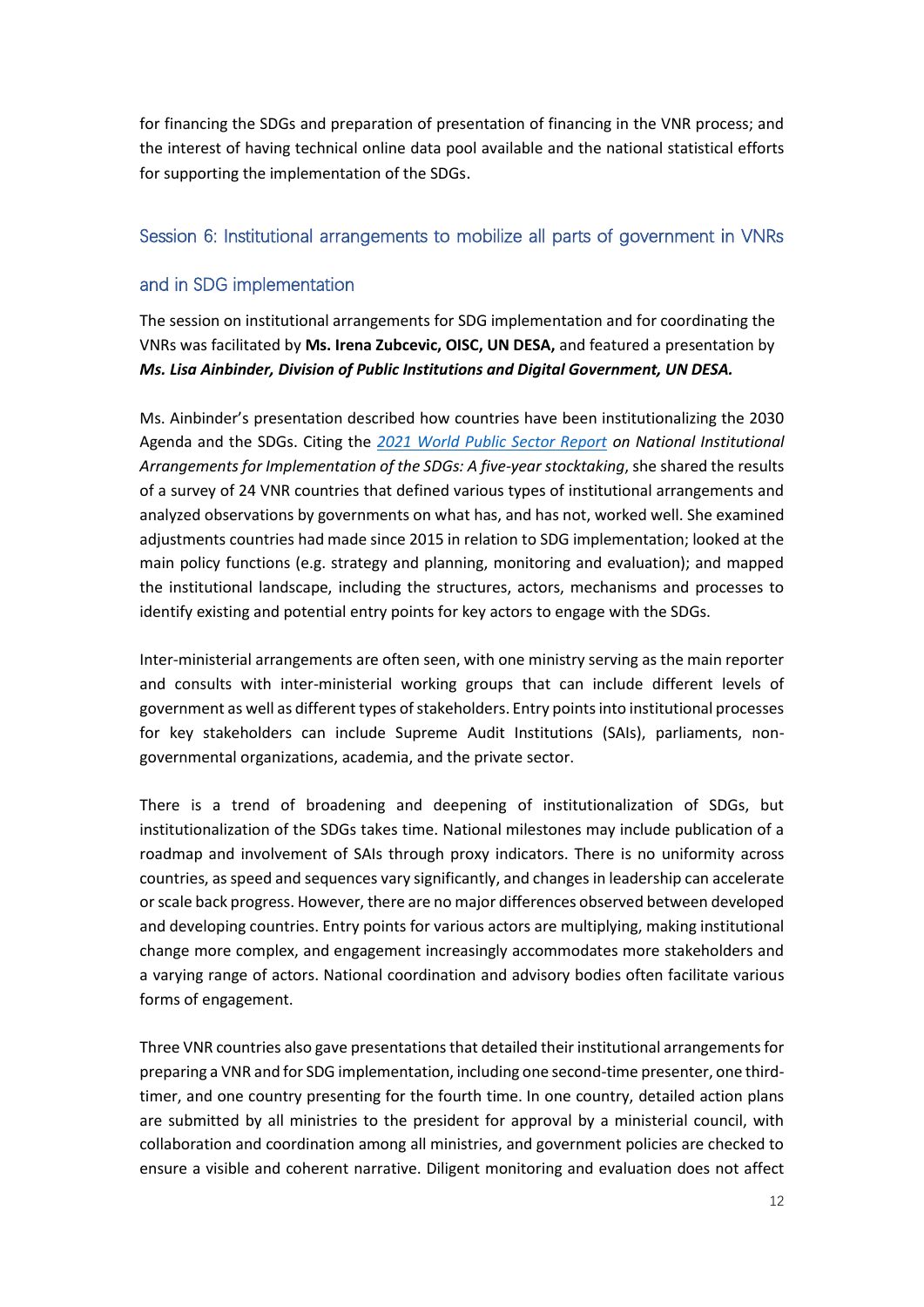the autonomy of ministries, but instead makes them work better and avoids the silo effect. It has also helped the government to respond to and handle emergencies and crises such as natural disasters more effectively, particularly during the pandemic, to engage responses for the most vulnerable groups and support extra ad hoc synergies to embed SDG policy, and use the VNR to facilitate a resilient recovery from the pandemic.

Other countries discussed how they are domesticating the SDGs, how they are working on global and subnational levels, and the process for institutionalizing the preparation of their VNRs. Materials and methodologies were presented for including data from national statistics institutes, creation of task forces and team leaders working on SDGs directly as well as with stakeholders. The implementation of a permanent help team for analysis of all data collected, to review drafts and validate the review before a final review by legal authorities can ensure that the process is inclusive and verified by multiple entities.

During the discussion, most countries agreed that there is a need to domesticate the SDGs in national and local strategies, to enhance capacity building for stakeholders, and to improve the tracking and monitoring of SDG progress. Most participants in the session noted their plans to engage parliaments, and highlighted coordination and coherence as the biggest challenge. Some supported the approach of building on existing mechanisms, and other described development of new mechanisms that involve focal points working across ministries, offices or institutions. They agreed that subsidiary bodies can advance coordination at the local level; that horizontal and vertical coordination is important to get the big picture, identify gaps, and bring in stakeholders; and that there is no one best way, but it is encouraging to see the many differences in forms of coordination.

Encouraging inter-ministerial coordination can help to judge effectiveness of approaches over time and anchor the VNR process. One country noted that although its recovery and resilience fund is not directly connected to the SDGs, its policies directly support dimensions of sustainability. Others highlighted increasing coherence in preparing their 2022 VNR to reflect recovery measures and noted that forward-looking development plans have helped to reform institutional structures.

Key messages from this session included the following:

- In general, there is a positive trend of countries broadening and deepening institutionalization of the 2030 Agenda.
- Each country is unique, and there is no uniformity in institutionalization.
- National coordination is often undertaken through specialized or lead government ministries, along with a combination of other types of institutions, including advisory bodies, academic councils, and stakeholder groups with various levels of involvement.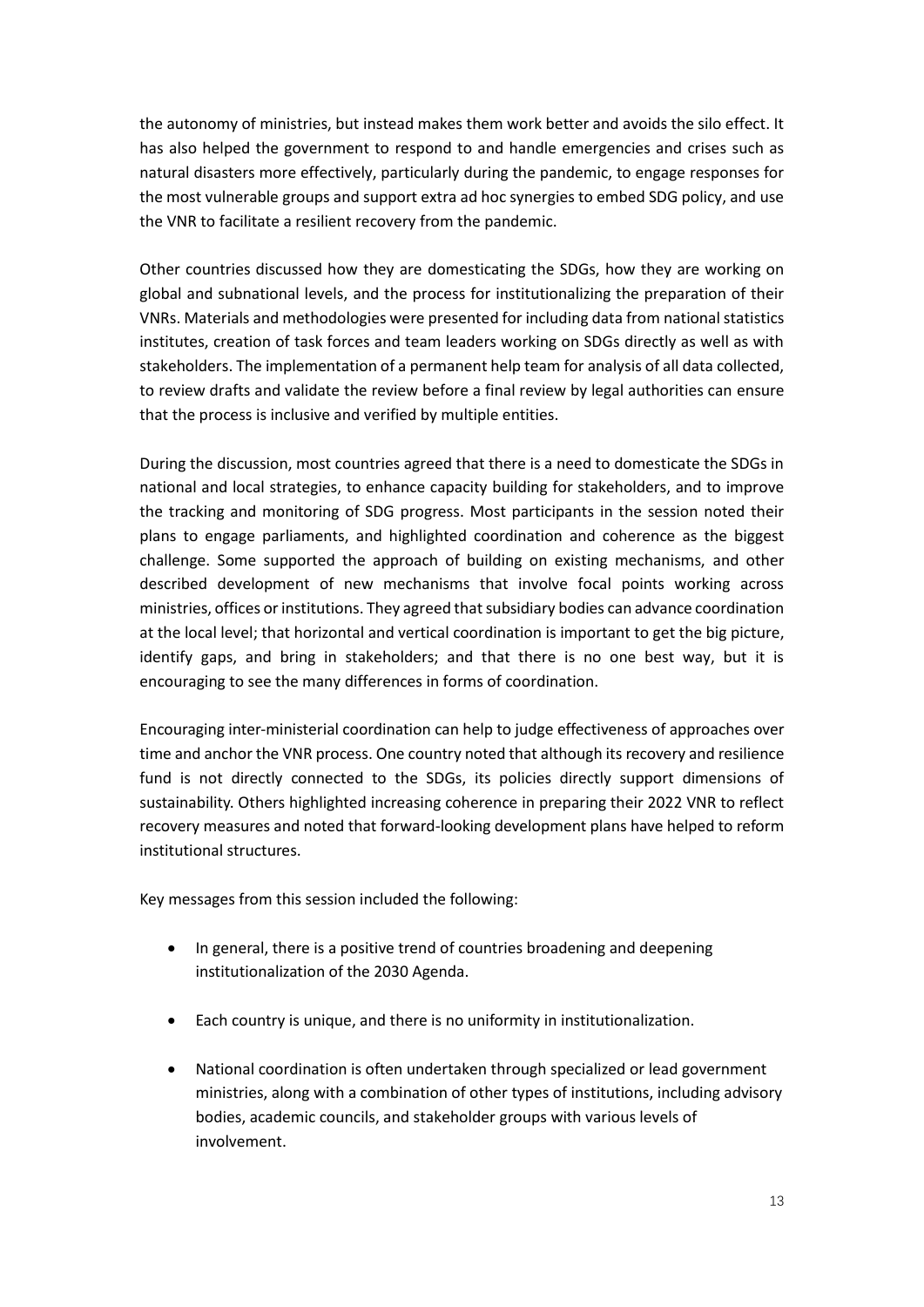- Subsidiary bodies can advance coordination at the local level; both horizontal and vertical coordination is important to get the big picture, identify gaps and engage stakeholders.
- Coordination and coherence are considered the biggest challenges by most countries.
- It would be a useful exercise to evaluate the effectiveness of institutional arrangements for SDG implementation at the national level, to facilitate learning across among countries and across the SDGs.

#### Introduction of the 2021 VNR Synthesis Report

*Ms. Tonya, Vaturi, OISC, UN DESA,* gave a brief presentation on the recent online publication of the 2021 VNR Synthesis Report, which highlights the policies and best practices from the 2021 VNR presenting countries. As a searchable and representative document, it reviews the 42 VNRs of 2021 and can be a helpful tool for VNR preparations for 2022. It includes an overview of progress in SDG implementation and addresses other topics and issues, such as countries in special situations and monitoring and data. As the majority of the 2021 VNR countries had presented a VNR in previous years, it also highlights the progressions in VNR presentations.

### <span id="page-13-0"></span>Session 7: How to best use data in the VNRs

Session 7 focused on strengthening the use of data for the VNRs and for SDG implementation and provided participants with good practices and possible action plans.

*Ms. Yongyi Min and Ms. Heather Page, UN Statistics Division, UN DESA,* gave a presentation on the importance of data inclusion in the VNRs for tracking the progress of the SDGs and for holding all stakeholders accountable. The inclusion of timely data is especially important during the COVID-19 pandemic as it is essential for swift policy reactions. The core principles of the 2030 Agenda should be reflected in the data and every VNR should be data- and evidence-based. A strengthened dialogue between data users (policy makers) and data producers is important for communicating and understanding each other's needs and to be able to identify vulnerable and left behind groups.

The UN Stats Division highly recommended that VNR countries develop a VNR data roadmap that includes a plan for a VNR data team, stakeholder engagement, data gap assessment, data collection, a plan to fill data gaps, and results in a data-based VNR.

The identification of data gaps is highly relevant, as no country has all the data for all SDG indicators, but a data gap assessment can help identify needs for future data investment. The use of different data resources can also assist with closing data gaps in the VNR, as well as the use of innovative methods and non-traditional data resources, such as nowcasting, satellite driven data and data from NGOs, social media and the private sector. In this context it is also relevant to note that the most vulnerable groups could be excluded from data aggregation and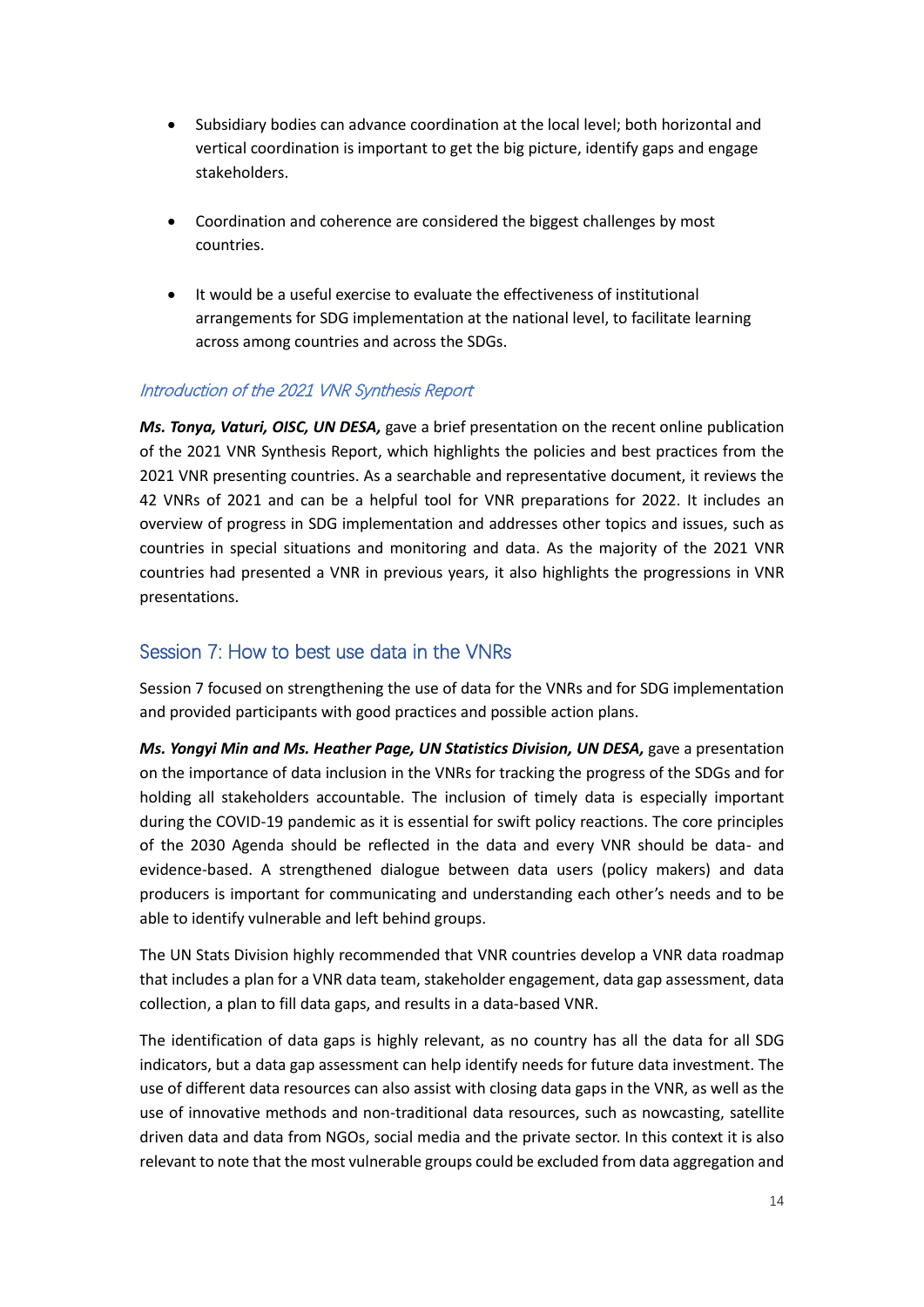the identification of those groups on a national level is essential to include them in the VNR.

The UN Statistical Division presentation closed with the introduction of an SDG and COVID-19 data visualization toolkit that supports countries in visualizing their data and can be a practical guide in supporting governments.

Country experiences were shared by two countries.

A case study was presented on data monitoring and reviewing for SDG implementation and VNR preparation, where a participatory process was adopted covering 91 per cent of the SDG targets. The data monitoring is split up into an economic, social and a political focus. To assess the adoption of policies, different steps are implemented, including a review of all ministries and sectors, regional reviews, thematic reviews, macro-economic data, and data from civil society organizations, the private sector and government. After the VNR was drafted, it was technically validated by different actors and finally politically validated by a presidential council.

A second presentation was given on the digital *SDGital 2030* tool, which will be offered for other countries to be used in the future. This tool helps measure the 169 SDG targets through a digitalized aggregation of data based on a three-tier system. The evaluation of the 169 targets leads to an evaluation of progress of SDG implementation which then leads to an evidence based VNR. The first and second steps of this evaluation process will be measured by the digital tool through 10 steps and the evaluation of each target is assigned to one person of a relevant ministry of the government. The tool is also given to different stakeholders across the country, to give them the possibility to review the progress on the implementation of the 2030 Agenda. The progress on the evaluation of each target can be reviewed in the cockpit of the digital tool, which also allows interactive commenting to keep ministries, coordinators and stakeholders interested in the progress.

# <span id="page-14-0"></span>Session 8: Roadmap for VNR preparations

Session 8 was facilitated by **Ms. Tonya Vaturi and Ms. Maame Agyeben, OISC, UN DESA.** At the beginning of the session, Ms. Maame Agyeben, OISC, UN DESA presented a global roadmap for preparing VNRs for the HLPF in 2022, including the timeline of the three Global Workshops for 2022 VNR countries in October 2021, April 2022 and July 2022; Regional Forums to be held in March and April 2022; and the deadlines for submission of main messages of VNRs by 3 May 2022, written national VNR reports by 10 June 2022, and audiovisuals by 17 June 2022. She encouraged countries to populate their roadmaps for preparing VNRs around this structure. Ms. Agyeben also shared a detailed checklist from the VNR Handbook, which countries can use as a starting point on initiating VNR preparation and organization, stakeholder engagement, and presentation at the HLPF.

Five countries presented their national roadmaps with details of activities, priorities, structure and institutions, involved ministries, engagement with stakeholders and timelines on their preparations for VNRs at the HLPF 2022. Two countries also shared their national experience for preparing VNRs.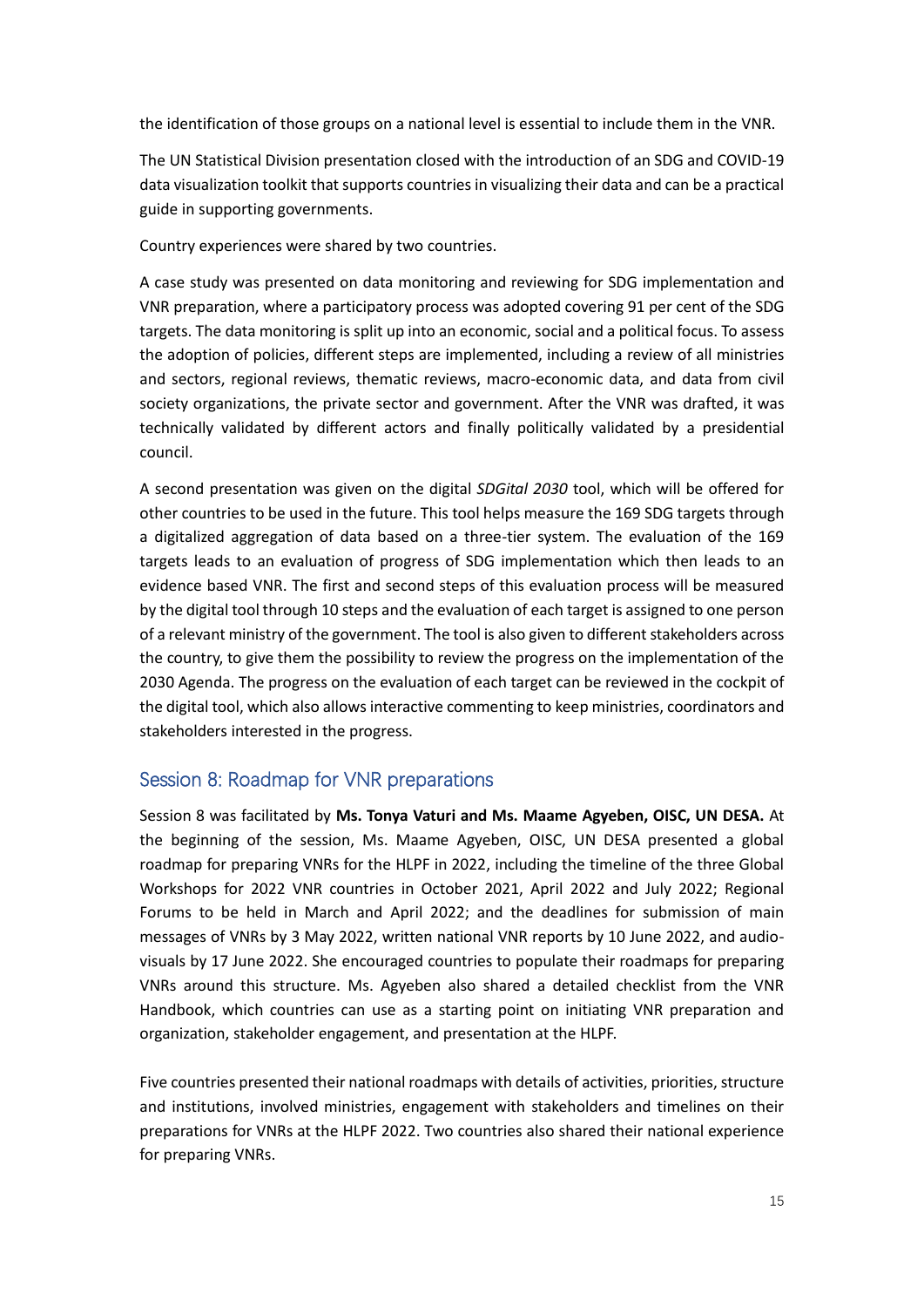Even though countries' roadmaps, priorities and experience vary, the following common messages were highlighted by participants in preparing VNRs:

- The national plan needs to be in line with the global deadlines in preparing the national SDG progress report and the presentation at the HLPF.
- Coherence and coordination are needed among relevant Ministries, such as the Ministry of Foreign Affairs, the Ministry of Planning and Development, the Ministry of Health, and the Ministry of Environment in assessment of progress of the SDGs and in preparing for VNR reports and presentations, as well as to coordinate with country's Mission to the United Nations. National government also needs to coordinate and cooperate with the local governments in the preparatory process.
- It is important to understand the indicators and methodologies for evaluating the implementation of the SDGs and targets, as well as related data collection and analyses that would be the baseline for preparing the national report. The stakeholders would be important to contribute to data collection, however the national drafting team for the report has the responsibility for quality control of data.
- The preparation of the VNR report and presentation at the HLPF should be an inclusive process to engage and consult broadly with all relevant stakeholders, including civil society, local authorities, women, youth, academia, the private sector, local communities and vulnerable groups of people, to ensure their voices are reflected in the report.
- It is important to consider the VNR as a process on the implementation of the 2030 Agenda and the SDGs that goes beyond the presentation at the HLPF.
- VNR countries could also organize side events in the margins of the HLPF as another opportunity to complement their VNR presentation.

Participants pointed out that the main challenges faced by countries in preparing VNRs include lack of financial and human resources, understanding the indicators and methodologies for evaluating SDGs progress and related capacity building, and difficulty with data collection and data availability. In this regard, UN DESA and the regional commissions could provide technical support to countries in their preparations of the VNRs, including to share guidelines, good examples and experiences.

### <span id="page-15-0"></span>Knowledge Exchange

The last meeting of the VNR webinar featured a knowledge exchange. The objectives of the exchange were to (i) create an interactive space for UN entities, international and regional organizations and stakeholders to showcase tools, methodologies and approaches that could support VNR countries in preparing the VNRs and implementing the 2030 Agenda, and (ii)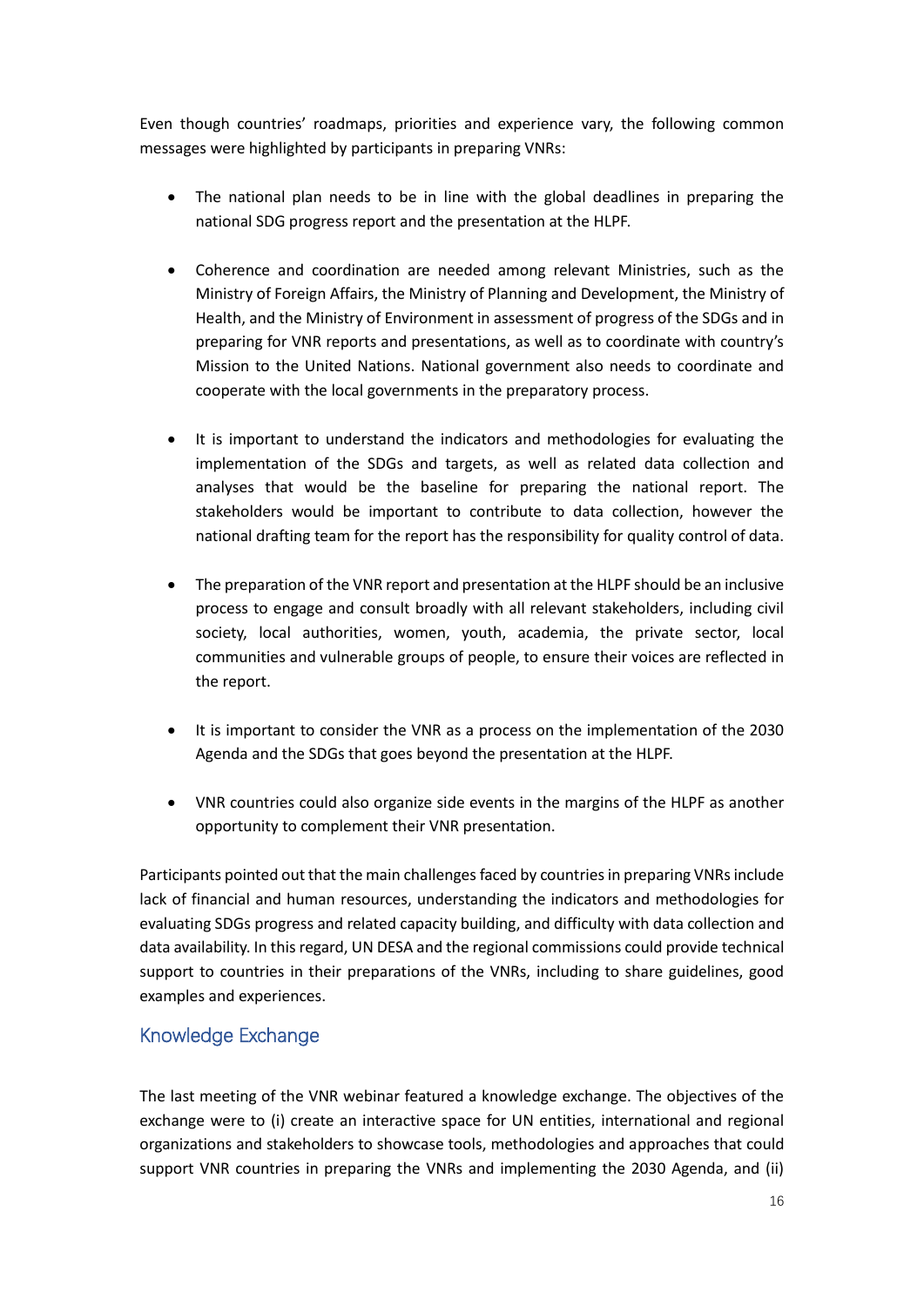facilitate knowledge exchange and networking between VNR countries and partners on key theme of the follow-up and review process of the 2030 Agenda. The exchange was divided into three groups and moderated by *Mr. Joop Theunissen, OISC, UN DESA.*

#### *Group 1. Stakeholder Engagement*

*Mr. Oli Henman, Major Groups & Other Stakeholders Coordination Mechanism,* spoke of what Major Groups and Other Stakeholders (MGOS) do to support VNR countries. He described the different major groups and stated that the MGOS include a special emphasis on leaving no one behind and a human right's-based approach. They seek a collaborative process for stakeholder engagement in the VNRs. They solicit expressions of interest of stakeholders active in a VNR country, organize VNR-related webinars and promote dialogue. At the HLPF, MGOS give a brief statement containing a question to each VNR country.

*Ms. Ana de Oliveira, Global Coalition of Thirteen Civil Society Organizations,* indicated that the Global Coalition produces a series of reports available online on SDG implementation that examines the VNR country reports each year and any shadow reports and reviews and assesses progress and provide recommendations. Their independent reports aim to inform and track progress to improve the VNRs and strengthen accountability, raise awareness of good practices among governments and lessons learned, and inform civil society organizations of examples of parallel reporting best practices at the country level. The Coalition has some offices at the local level, and some at the global level, ready to work with governments.

*Mr. Akihito Watabe, International Health Partnership for UHC2030 (UHC2030),* informed that UHC2030 is a multi-stakeholder platform for universal health coverage (UHC) with a joint Secretariat of WHO, the World Bank and the OECD, and with a presence in over 90 countries. They assessed the 2016- 2021 VNRs on UHC and found that 92 per cent of country reports reviewed SDG3, 71 per cent had a type of UHC policy, but only 37 per cent included a numerical assessment. Their report "State of UNC Commitment" provides 193 country profiles and a baseline database available for use. UHC2030 is ready to support government and civil society to use this data for the VNRs.

*Ms. Ainara Fernandez, United Cities and Local Governments (UCLG),* highlighted that 65 per cent of the SDG targets can only be achieved at the local level, meaning that localization is a necessity. While localization and Voluntary Local Reviews (VLRs) are expanding quickly, involvement by countries' local and regional governments in the national review processes is too slow. There is also the new tool of Voluntary Sub-national Reviews (VSRs), and both VLRs and VSRs are highly valuable processes in themselves. UCLG is about to launch its first guidelines for VSRs, and VSRs have already been incorporated into previous VNRs.

*Ms. Mena Leila Kilani, SDG Nederland,* explained that SDG Nederland is a multi-stakeholder network for anyone wanting to advance the SDGs and connects more than 1000 organizations. They have coalitions for every SDG, a stakeholder network, local networks and interaction, and they promote ownership and engagement at all levels. This includes taking a grassroots approach to discuss SDG policies and initiatives, such as through their "SDG bus", which goes to different locales and helps to connect what people do in their daily lives with the SDGs and helps provide awareness and momentum for SDG achievement.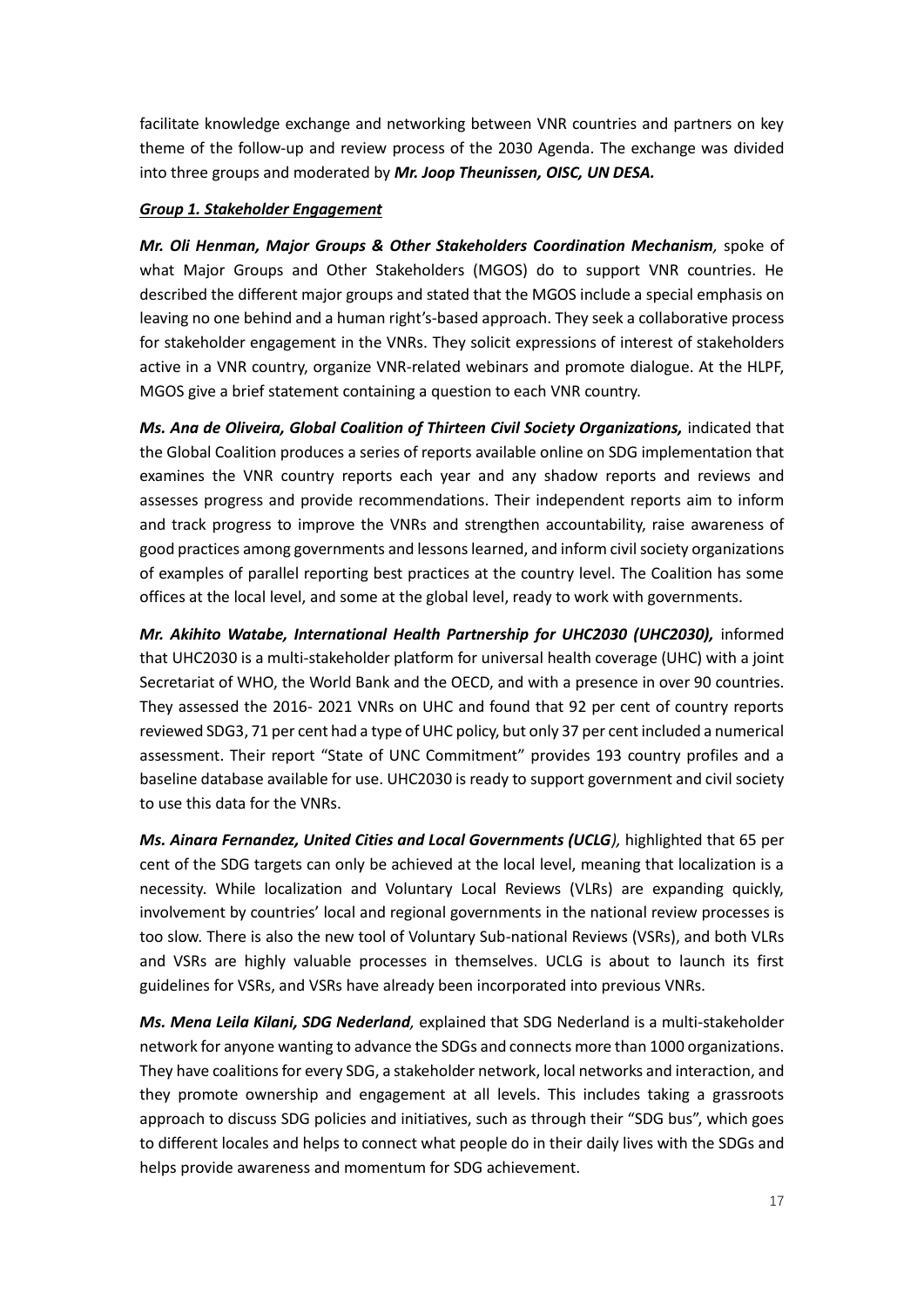#### *Group 2: Leaving no one behind*

*Ms. Ilze Kalnina, Partnership for Maternal, Newborn and Child Health (PMNCH),* stated that PMNCH advocates for women's, children's and adolescents' rights. At the 2021 HLPF they launched a policy and accountability brief "Action Brief 2021" that gives seven action areas, supplemented by tool kits, for preventing the COVID-19 pandemic to become a lasting crisis for these groups. Their call to action asks governments to make explicit commitment to women and children in policies, financing and services. They also work to engage parliamentarians and the media.

*Ms. Lilei Chow, Save the Children,* discussed how countries can include children as key stakeholders in the VNR process. She encouraged that children be engaged in all stages of the VNRs, both for now and for their future. Supporting children is consistent with the Convention on the Rights of the Child and other instruments and agreements. Save the Children is happy to work with VNR countries and support them in the VNR process.

*Mr. Miguel Caldeira, UN Special Representative of the Secretary-General on Violence against Children,* reminded participants that children are victims of violence and amongst the most marginalized and left behind in society. Although no SDG targets children directly, almost all SDGs touch children's lives indirectly. The VNR represents a unique opportunity for countries to highlight the progress that is made towards protecting children. The Special Representative and his team hope to meet with 2022 VNR countries and assist them with guidance to find out how children are affected and how to ensure that no child is left behind.

*Mr. Taavi Erkkola, UNAIDS,* noted that there has been a lot of positive progress in tackling HIV/AIDSs in the last years and that that focus shouldn't be shifted. Many VNR presenting countries included this topic in their reports. Data and tools are made available to help monitor progress by UNAIDS, which has a law and policy partnership with Georgetown University and conducts a survey every two years to assist in the aggregation of data on HIV and AIDS in the world. He further noted that the most affected and vulnerable groups are often not visible.

*Ms. Maria Ploug Petersen, the Danish Institute of Human Rights,* informed that the Danish Institute provides an online tool on their website that assists countries with linking the SDGs with suitable Human Rights articles. The VNR reporting should draw on human rights, as the SDGs are also based on human rights. The SDG Human Rights Data Explorer contains an artificial intelligence to find recommendations on specific actions for individual countries, similar to their Human Rights Guide to Sustainable Recovery, which helps countries recovering from the pandemic.

#### *Group 3: Research support and UN system support*

*Ms. Marcia Tavares, UNDESA,* stated that the United Nations Committee for Development Policy, which is supported by UNDESA, has provided analyses of the VNRs since 2016 and of their inclusiveness and potential for improvement. She highlighted the need to include nonstate actors and provide for country level follow-up after the VNR presentation at the HLPF.

*Ms. Katey Pelican, University of Minnesota Sustainable Development Goals Initiative,* introduced their organization's tool to support multi-sectoral stakeholders in analyzing their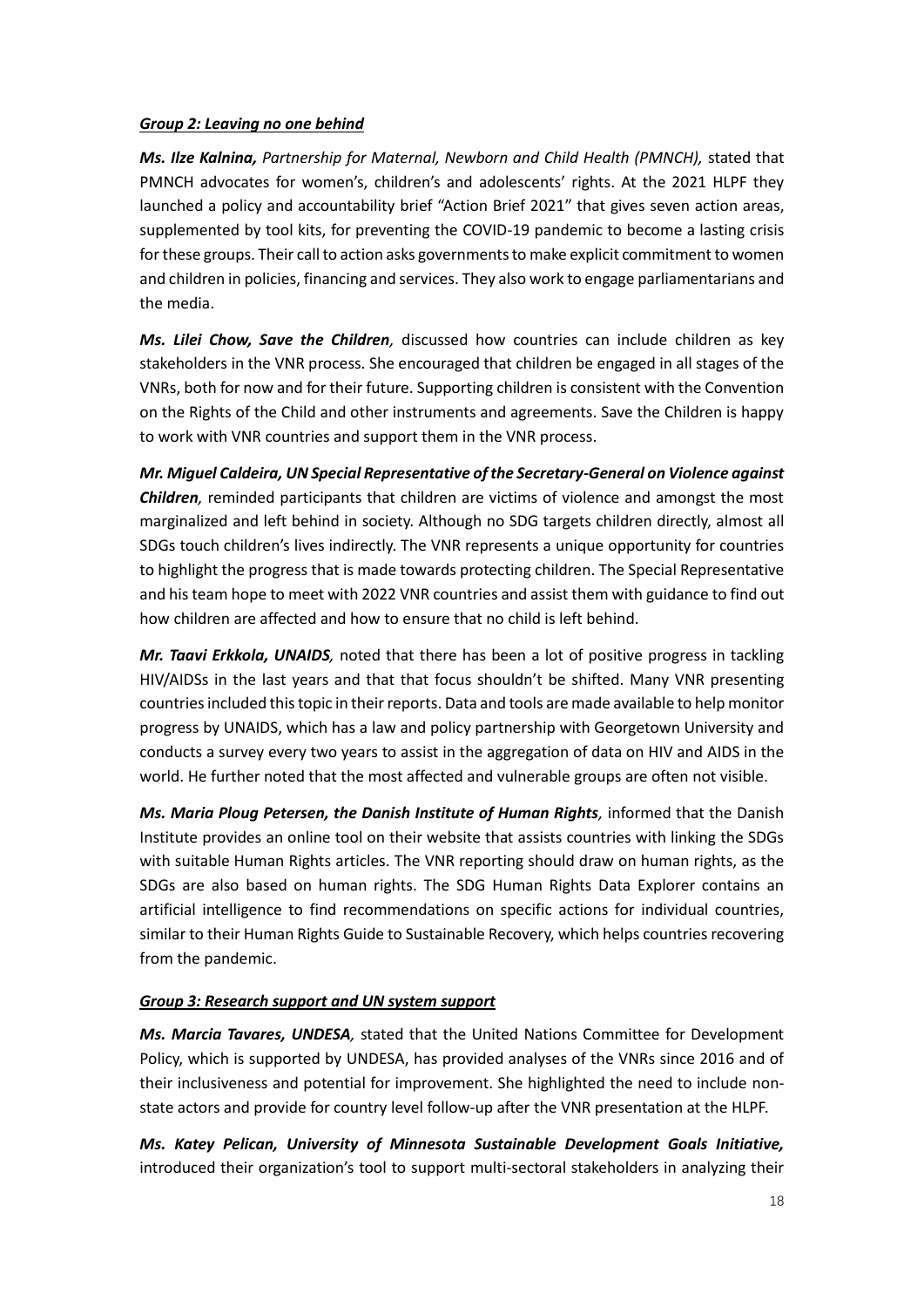own systems. This includes a stakeholder mapping exercise, an interview process, a collaborative mapping process, as well as a system analysis and the identification of opportunities and the conducting of an action plan. This has been implemented in 18 countries at national and subnational levels.

*Ms. Mena Leila Kilani, United Nations Development Programme (UNDP),* introduced UNDP's work on the SDG 16 Survey Initiative, which analyzes all dimensions that can be helpful in identifying vulnerable groups and places of action. This can be used as a stand-alone survey and will be available in December 2021.

*Ms. Saorla McCabe and Ms. Theresa Chorbacher, UNESCO,* informed that UNESCO provides information on SDG targets 16.10.1 and 16.10.2, which focus on the safety of journalists and the access to information. Technical tools are provided by UNESCO to countries that are willing to reflect these topics in their VNRs. The speaker noted the application of UNESCO Journalists Safety Indicators in their reports, as well as the support of shadow reports by civil society organizations.

*Ms. Laurel Jo-Ann Hansen, United Nations Office for Disaster Risk Reduction (UNDRR),* stated that UNDRR provides VNR countries with a checklist and helpful questions for a risk-based report. The Office stands ready to support countries in their VNR process. This is especially important since the COVID-19 pandemic and the climate crisis show that a problem in one part of the system can affect the whole system. It is therefore essential to anticipate hazards beforehand, include disaster risk reduction in all SDGs and consider forward-looking projections. This can be especially helpful for assisting countries in special situations with the preparation for hazards to which they are exposed.

#### <span id="page-18-0"></span>**Closing**

During the closing**,** *Her Excellency Ms. Yoka Brandt, Permanent Representative of the Netherlands,* highlighted that an interesting and challenging year lies ahead. The task of finding where countries stand with the implementation of the SDGs is not an easy one, and the impact of the COVID-19 pandemic makes the progress on achieving the SDGs even harder. She noted that the better VNRs are those that are more inclusive, and the conducting of Voluntary Local Reviews and Voluntary Subnational Reviews also help to improve the quality of VNRs. She called on VNR countries to retain a critical eye when displaying the progress of their own country towards the 2030 Agenda and emphasized that the VNRs are more than a report, but an important process for aligning national goals with the SDGs and the 2030 Agenda.

*Ms. Marion Barthelemy, Director, OISC, UN DESA,* thanked the Kingdom of the Netherlands for hosting the webinar. The 2022 VNRs can contribute to embarking on a path towards a sustainable recovery. Countries can consider developing a work plan that includes consultations within the government and with stakeholders. Roadmaps can be geared at ensuring data- and evidence-based VNR. The VNR reports can include a statistical annex and analysis, lessons learned and examples. The second, third or fourth VNRs can provides updates on progress. Voluntary local reviews and voluntary sub-national reviews can be helpful, and